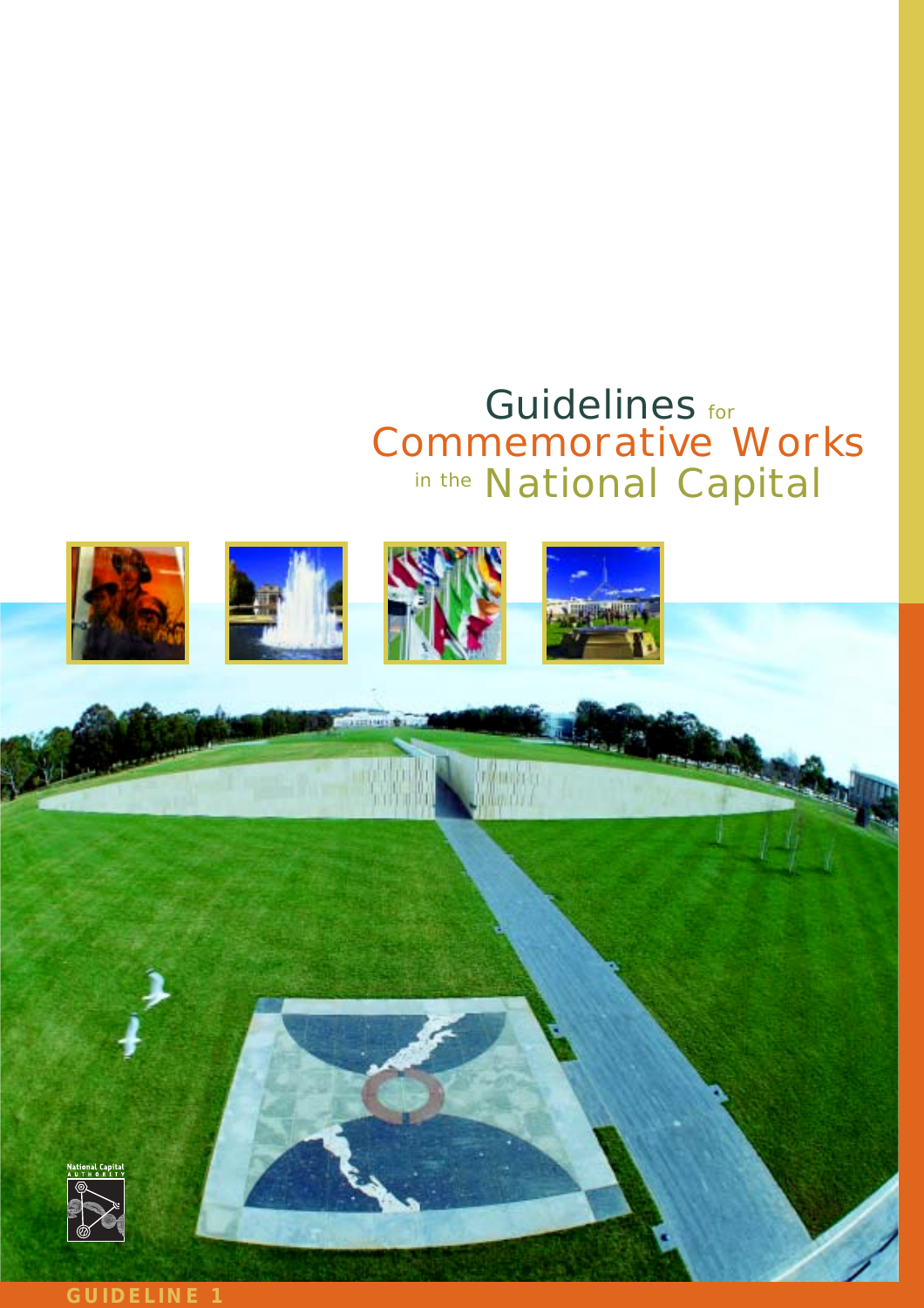## Our vision

■ a National Capital which symbolises Australia's heritage, values and aspirations, is internationally recognised, and of which Australians are proud

### Our mission

■ to build the National Capital in the hearts of all Australians

#### Our goals

- to realise the promise of the city plan and the ideals of the founders
- to foster Canberra as the National Capital
- to develop the special character of the National Capital



#### National Capital Authority

This work is copyright. Apart from any use as permitted under the *Copyright Act 1968*, no part may be reproduced by any process without written permission from the National Capital Authority

August 2002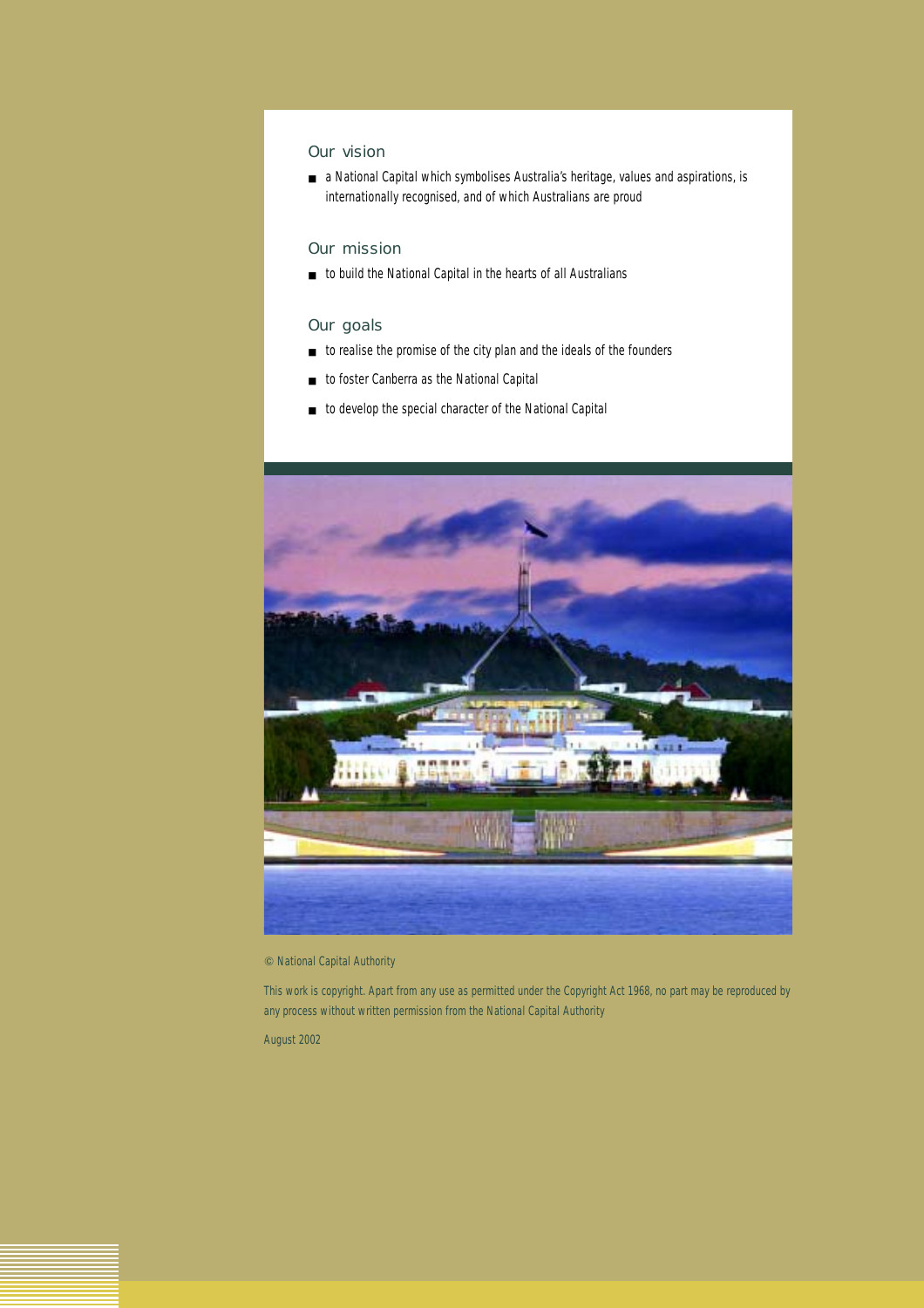| 1.1 | National Capital Authority: Role and Responsibilities  2                                                                                                                       |  |
|-----|--------------------------------------------------------------------------------------------------------------------------------------------------------------------------------|--|
| 1.2 |                                                                                                                                                                                |  |
| 1.3 |                                                                                                                                                                                |  |
|     | 2. Guidelines for Commemorative Works                                                                                                                                          |  |
|     |                                                                                                                                                                                |  |
| 2.1 |                                                                                                                                                                                |  |
| 2.2 |                                                                                                                                                                                |  |
| 2.3 |                                                                                                                                                                                |  |
| 2.4 |                                                                                                                                                                                |  |
| 2.5 |                                                                                                                                                                                |  |
| 2.6 |                                                                                                                                                                                |  |
|     |                                                                                                                                                                                |  |
| 3.1 |                                                                                                                                                                                |  |
| 3.2 |                                                                                                                                                                                |  |
|     | 3.2.1 Commemorative Sites that Honour Military Sacrifice,                                                                                                                      |  |
|     | 3.2.2 Commemorative Sites that Honour Non-Military Sacrifice,                                                                                                                  |  |
| 3.3 | Siting Areas South of Lake Burley Griffin<br>(including Parliamentary Zone) [19] [19] Contact Contact Taraceutical Contact Taraceutical Contact Taraceutica                    |  |
|     | 3.3.1 Commemorative Sites that Honour Australian Achievement<br>and Endeavour (and all and all and all and all and all and all and all and all and all and all and all and all |  |
|     | 3.3.2 Commemorative Sites that Honour non-Australian Achievement<br>and Endeavour, and Australia's International Commitments [11, 11, 11, 11]                                  |  |
|     |                                                                                                                                                                                |  |
|     |                                                                                                                                                                                |  |
|     | National Memorials Ordinance 1928 [11] [11] Mational Memorials Ordinance 1928 [11] Mathematics 1948                                                                            |  |
|     |                                                                                                                                                                                |  |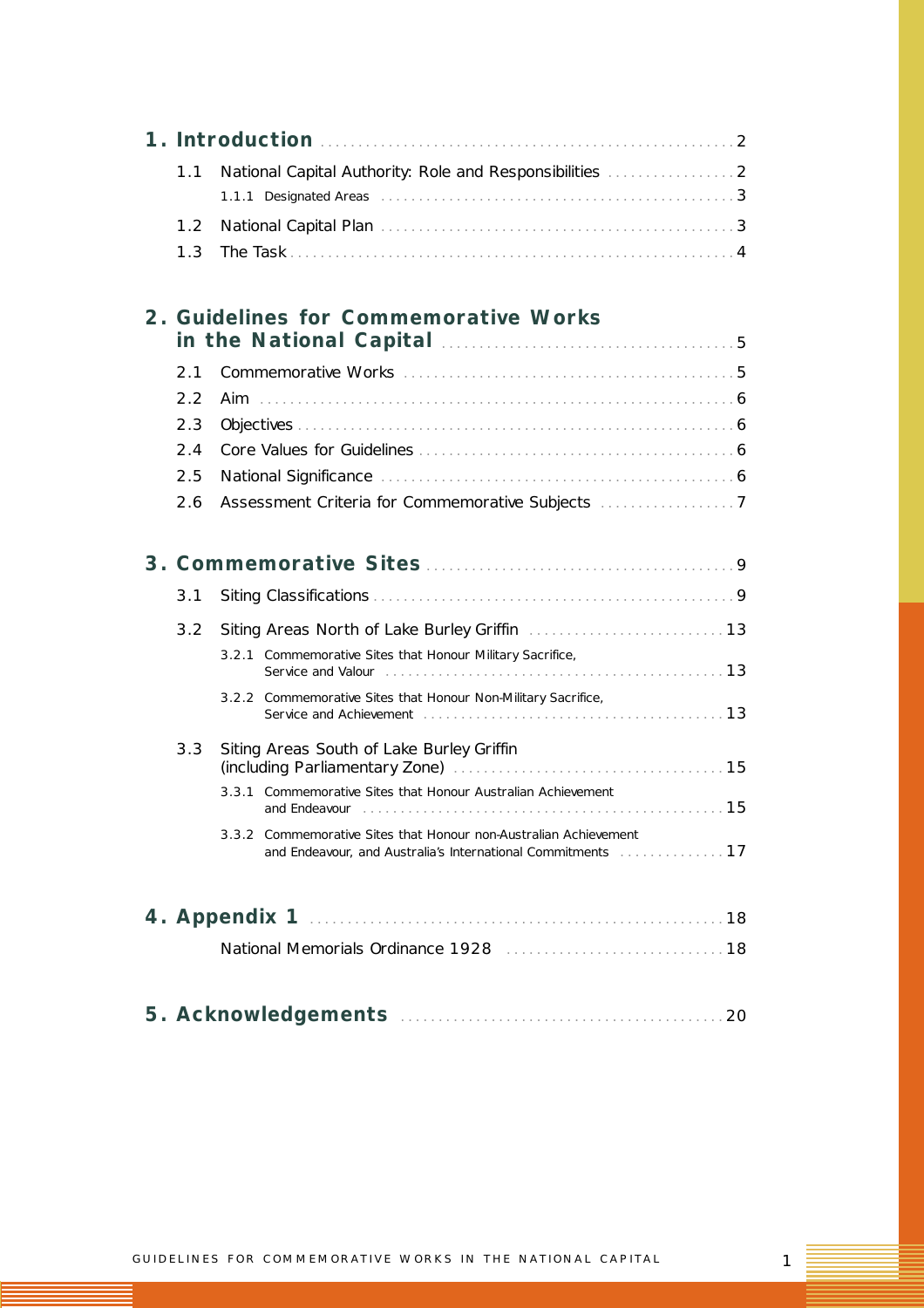

## **Introduction**

## **1.1 National Capital Authority: Role and Responsibilities**

The National Capital Authority is the statutory arm of the Government of the Commonwealth of Australia, responsible for ensuring that 'Canberra and the Territory are planned and developed in accordance with their national significance' [*Australian Capital Territory (Planning and Land Management) Act 1988*].

The character of nationally significant areas within the National Capital is the responsibility of the Authority and it is required to undertake projects for the enhancement and maintenance of the public places in these areas. Public commemorative sites and objects include sculptures, memorials, parks, gardens, tree plantings, fountains, paths, car parks, jetties, signage and lighting.

Specifically, the Authority's responsibilities in relation to commemorative works are to:

- provide advice to the Minister responsible for the *National Memorials Ordinance 1928* and secretariat services to the Canberra National Memorials Committee
- provide project management services for agreed commemorative works proposals including the management of design competitions, design development and management of construction
- consider applications for works in Designated Areas (as specified in the National Capital Plan) in accordance with the *Australian Capital Territory (Planning and Land Management) Act 1988*
- provide asset management services for commemorative works (on land declared to be for the purposes of the National Capital)
- liaise with other Commonwealth and Territory agencies, authorities and relevant stakeholders on matters of mutual concern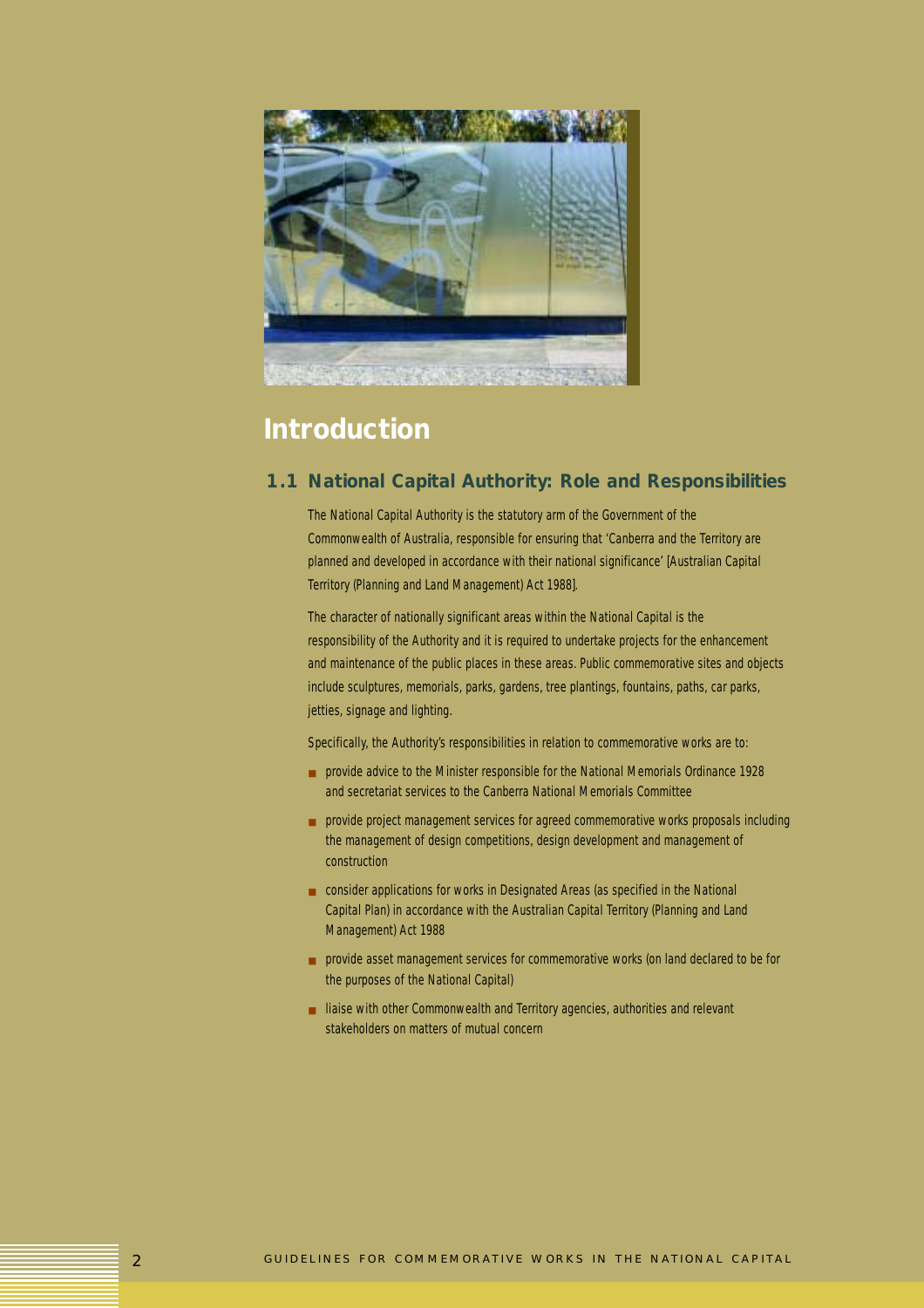#### 1.1.1 Designated Areas

The Plan specifies 'Designated Areas'—areas that have the special characteristics of the National Capital. The Designated Areas include the Main Avenues and Approach Routes, the Inner Hills that provide the immediate setting to Canberra Central, the Central National Area embracing the Parliamentary Zone, Lake Burley Griffin and surrounding lands, the Australian National University, the Canberra International Airport, Russell Offices, part of Barton and the diplomatic areas. The Plan may set out detailed conditions of planning, design and development for these areas. The Authority must approve all works in Designated Areas. Sites nominated within these *Guidelines* are all within the Central National Area and are Designated Areas.

#### **1.2 National Capital Plan**

The National Capital Plan specifies *five* roles that the city of Canberra performs as National Capital:

- the Seat of Government
- the location of the National Parliament and the Executive
- the centre of national administration
- a location for national institutions in research, education, arts, music and sports
- a symbol of Australian national life and a location for memorials and national events

The National Capital Plan acknowledges that this last, symbolic role 'is one of the most important but also [one of the] most intangible roles that the city will be called on to play'.

The philosophical basis of this symbolic role needs clarification. In prescribing the role of the National Capital Plan, the Act uses concepts such as 'national significance', 'characteristics of the National Capital' and 'interests of the National Capital'. Such contested and often elusive terms establish the basis on which the Commonwealth determines how closely it needs to be involved in planning and development in certain areas of the National Capital.

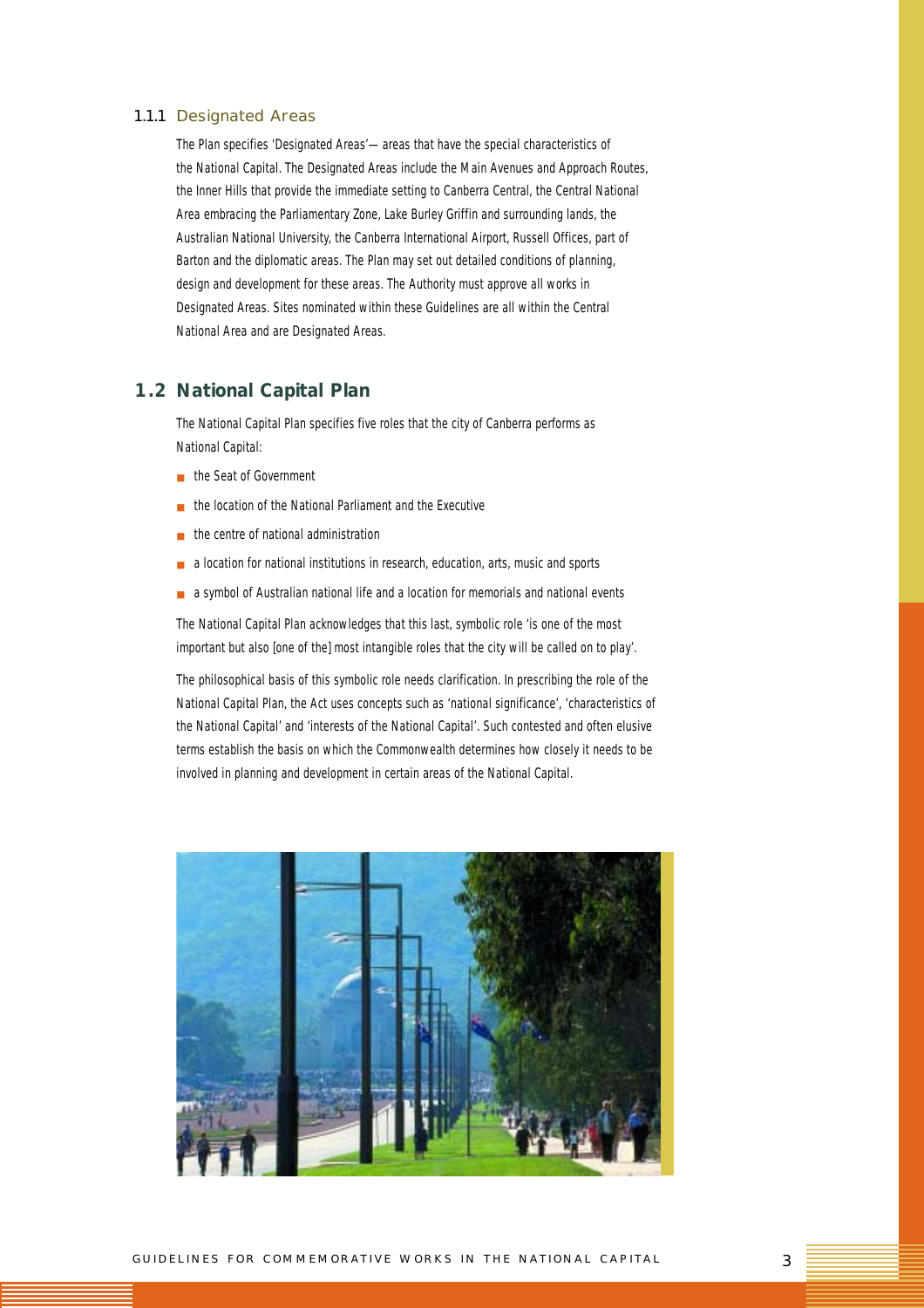## **1.3 The Task**

With Australia poised at the start of its second century as a nation, the time is ripe for the National Capital Authority to establish a reasoned and creative approach to commemoration in the National Capital. Such an approach to the initiation and siting of commemorative works is both necessary and appropriate. It realises the opportunity available to the Authority to provide a worthy and comprehensive commemorative framework for decision-making, one with longterm prospects yet capable of immediate implementation.

The Authority needs a structure for future generations of Australians who view their National Capital with pride and who want it to play a formative role in determining what Marion Mahony Griffin many years ago called 'the expression of soul requirements'. The National Capital Development Commission publication, *Tomorrow's Canberra* (1970), put its stamp on this idea when it spoke of a 'good National Capital' being more than buildings and roads, 'it should also be a city which mirrors the nation's aspirations and conflicts.' The Central National Area Design Study *Looking to the Future* (1994) powerfully promoted the 'soul requirements' case when it asserted that:

*…a national capital is more than a city. As the seat of government it requires a symbolic presence to promote a sense of national identity. It is not too outlandish to regard the capital as a symbol of the ideals, dreams, aspirations, achievements, culture and history of the nation.*



So far, this 'symbolic presence' in Canberra has focussed principally on the military memorials of Anzac Parade and the Australian War Memorial. Important as our history of sacrifice, service and valour has been in the shaping of our nation, it is by no means the singular driving force; so many other individuals, groups, events and historical moments, drawn from a multiplicity of cultural areas, have had profound impact.

The Authority has a responsibility to encourage the representation in the National Capital of the broad range of Australian cultural narratives. *Guidelines for Commemorative Works in the National Capital* canvasses as wide a range of subjects and themes as possible, ensuring that all the 'nationally significant' areas of Australian history, heritage and culture are properly represented.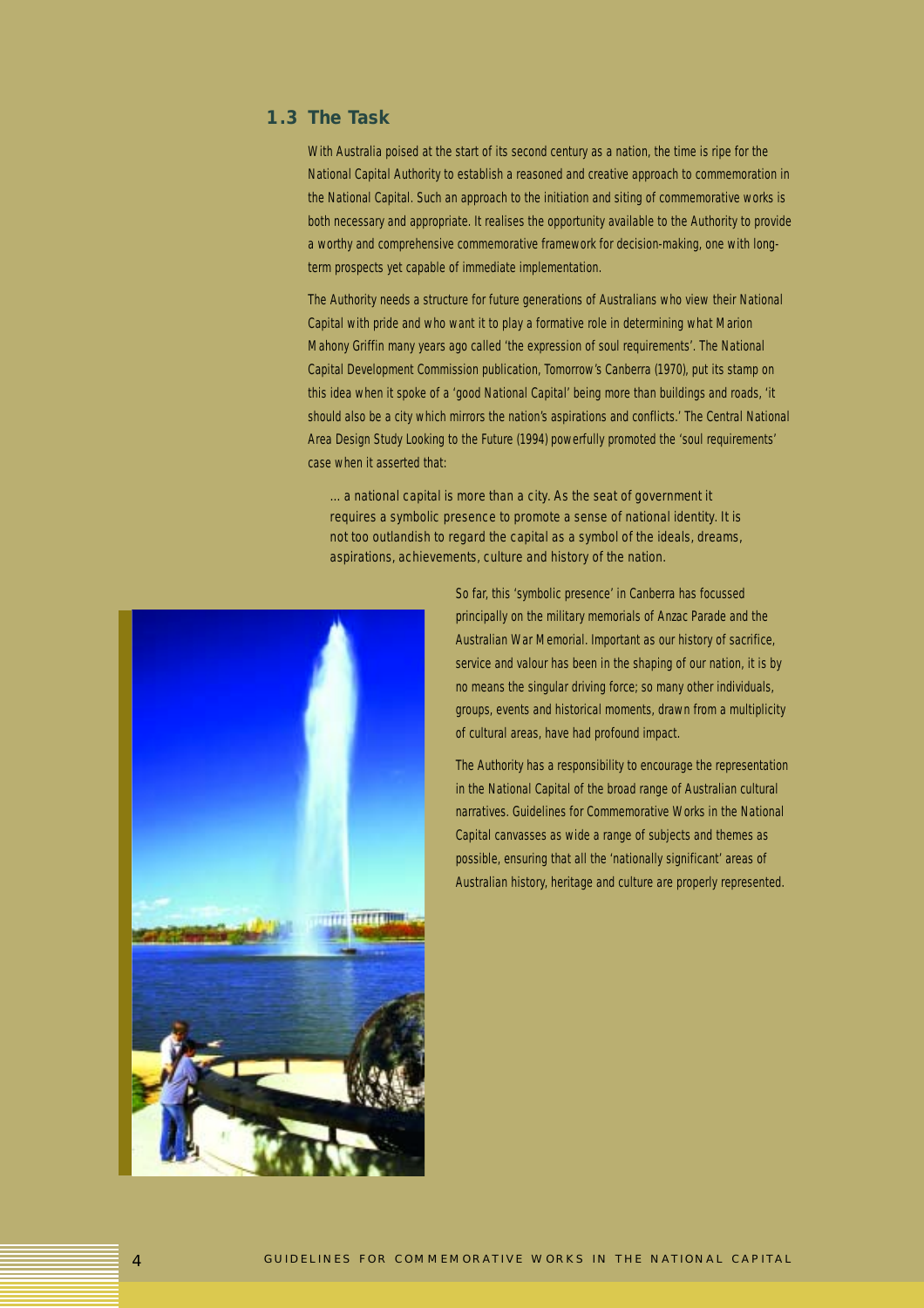

## **Guidelines for Commemorative Works in the National Capital**

## **2.1 Commemorative Works**

All cultures create emblems whose primary purpose is commemoration—the celebration of people, events or ideas that have meaning and value for the community at large. The importance of commemoration as a means of reinforcing and transmitting collective values is demonstrated by the great variety of ways in which it is expressed. Commemorative forms used in contemporary Australian society include the special issue of stamps and coins, the placement of interpretive signs and plaques, the naming of holidays and festivals, the dedication of streets, leisure facilities, gardens, parks, buildings and the construction of memorials.

Commemorative works such as memorials are a physical expression of prevailing ideas and beliefs within the community. As permanent features, their strength resides in the fact that they will remain as constant markers to be appreciated—and historically located by generations to follow. Such works, when located within a country's capital city, have a special 'national significance'. Canberra's memorials inform current and future generations of the values held by the Australian community at particular points in time.

Mindful of the responsibilities associated with its role as the custodian of this nation's capital city, the National Capital Authority recognises the need for a set of guidelines to encourage the nomination of subjects, and to determine placement of anticipated commemorative works, especially memorials. The intent is to create a siting pattern that will accommodate generational difference. The Authority is aware, however, that a number of commemorative works have been constructed that are inconsistent with previous or current policies. It accepts the presence of these 'inconsistencies' as a part of the unique cultural tapestry of the National Capital.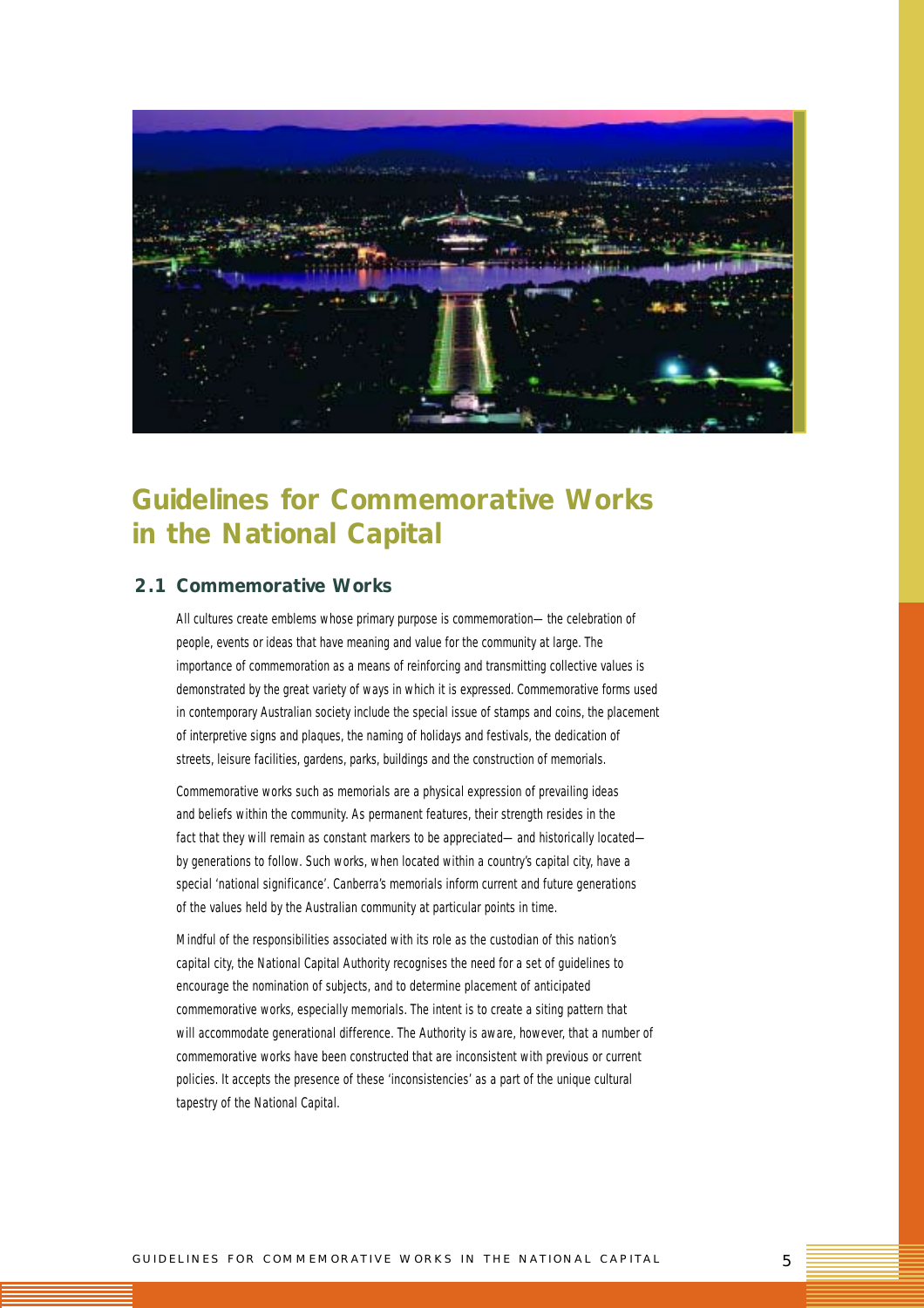## **2.2 Aim**

In developing the *Guidelines* the Authority aims to reflect the plurality of the Australian historical and cultural experience. The *Guidelines* establish a cultural, spatial and design framework to inform the siting, quality and character of commemorative projects, including memorials and public art works, in the Central National Area.

## **2.3 Objectives**

- i. To confirm the nation's capital as the most appropriate spiritual and symbolic site for national commemoration.
- ii. To establish criteria for the evaluation of cultural worth which ensure the commemoration of subjects of enduring national significance.
- iii. To develop a social and cultural environment in the nation's capital which closely reflects the values of the Australian community (see Section 2.4).
- iv. To encourage all Australians to continue their education by enhancing their sense of place and increasing their understanding of the diversity of Australia's cultural heritages.
- v. To ensure that all subjects selected for commemoration are appropriately sited.

## **2.4 Core Values for** *Guidelines*

- egalitarianism freedom
- 
- 
- democratic principles social responsibility
- 
- peace, order and respect set and the peace order and respect and the set and collective values and for rule of law shared goals and shared goals
- 
- diversity fairness
- tolerance
- 
- civility social justice for all
- humour openness
	-
- civic awareness **■** concern for the environment
	-
- mateship  **irreverence** 
	-

### **2.5 National Significance**

An individual, group, organisation, idea or event will be deemed to have 'national significance'—according to the *Australian Capital Territory (Planning and Land Management) Act 1988*—if it satisfies the criteria outlined in Section 2.6.



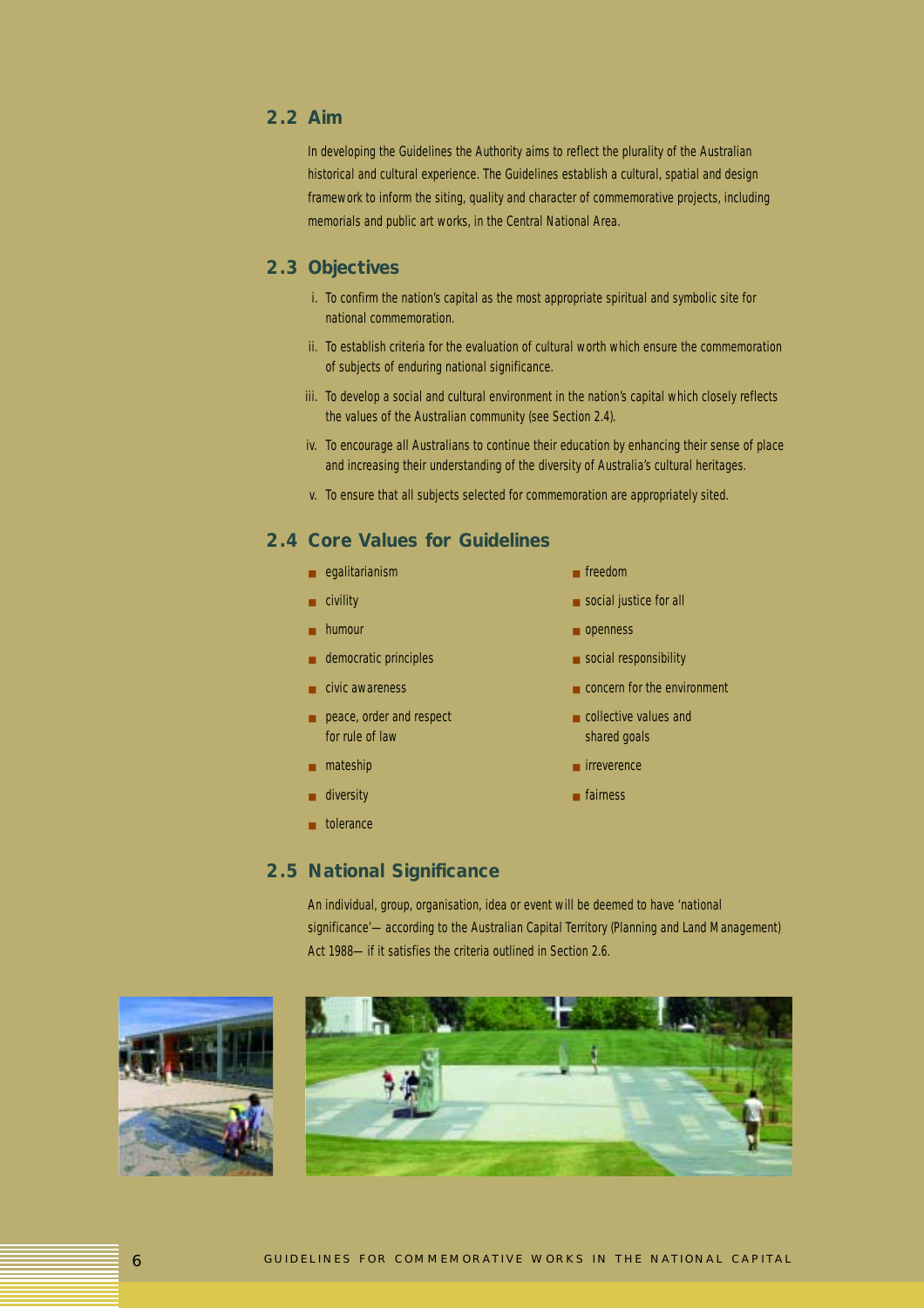### **2.6 Assessment Criteria for Commemorative Subjects**

To determine the appropriateness of proposed commemorative subjects (individuals, groups, organisations, ideas or events) for development in the National Capital, a two-stage assessment process exists. Both stages must be satisfied. The stages employ:

- Mandatory Criteria that determine if the subject can be considered for commemoration in the National Capital
- Evaluation Criteria that determine if the subject has 'national significance' and should be commemorated in the National Capital

#### Stage 1—Mandatory Criteria

- i. An individual will only be considered for commemoration *at least ten years* after his/her death
- ii. A group or organisation will only be considered for commemoration *at least ten years* after its termination\*
- iii. An idea or event will only be considered for commemoration *at least ten years* after its conclusion\*
- iv. A commemorative proposal must not duplicate the themes or subject matter of an existing commemorative site
- v. Natural disasters will not normally be commemorated.

#### Stage 2—Evaluation Criteria

A person, group, organisation, idea or event, to be considered for commemoration in the National Capital, must:

- i. Have cultural significance for the nation—that is (as stated in *The Burra Charter Revision*, 1999), 'aesthetic, historic, scientific or social value for past, present or future generations' of Australians
- ii. Closely reflect the evolving values, ideas and aspirations of the Australian community
- iii. Contribute to the education of all Australians by enhancing our sense of place and increasing an understanding of cultural diversity
- iv. Exemplify Australia's unique heritage.

If a commemorative work is supported by the National Capital Authority, according to the Mandatory and Evaluation Criteria, this does not commit the Commonwealth to its implementation. The final siting and design of the commemorative work will be subject to the relevant statutory approvals and contingent on funding availability.





<sup>\*</sup>Groups or organisations, ideas or events, which have a continuing history of at least ten years, will be considered for commemoration on a case-bycase basis.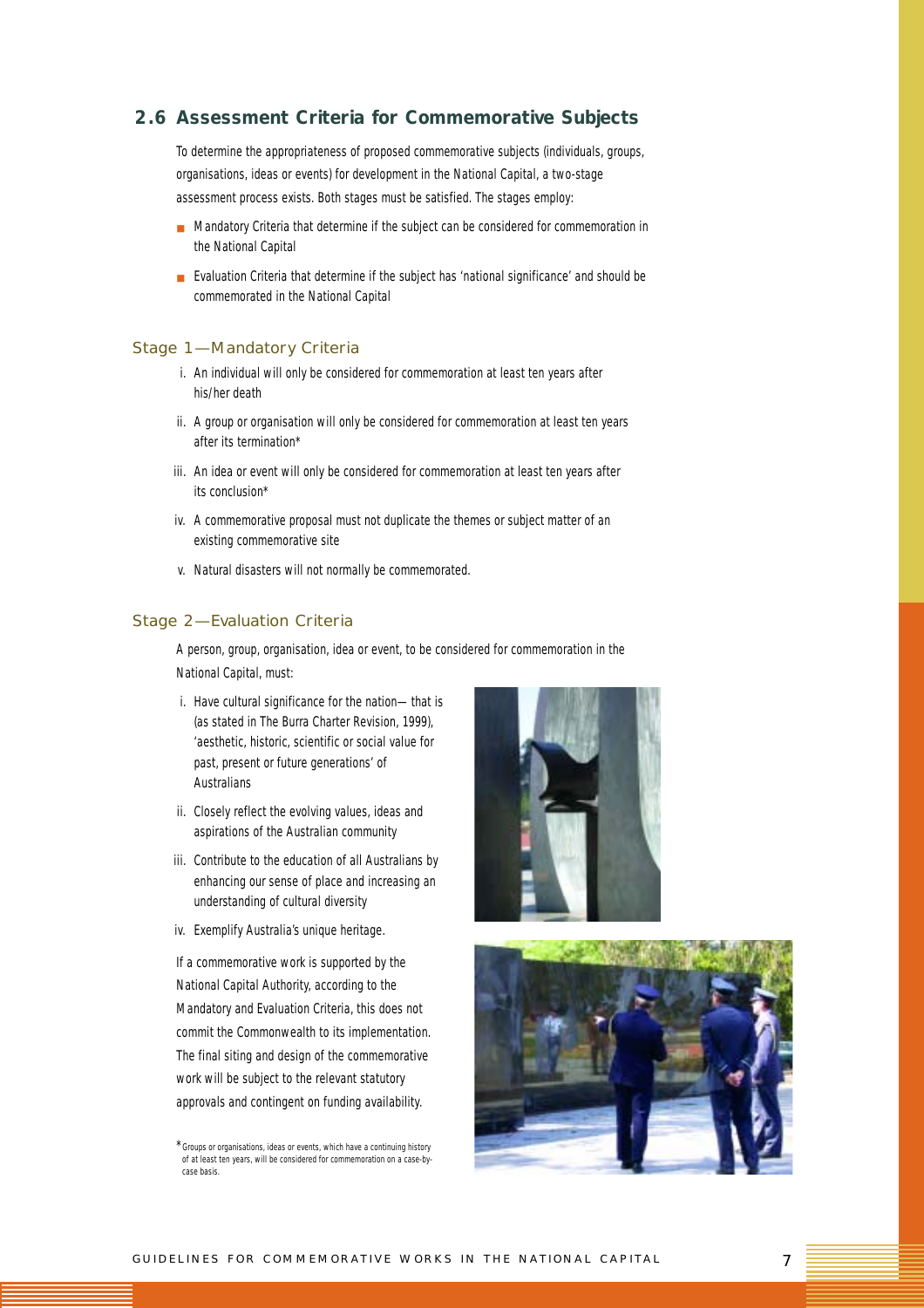

A North of Lake Burley Griffin—commemorative works honouring military and non-military sacrifice, service, valour and achievement (Section 3.2)

**B** South of Lake Burley Griffin—commemorative works honouring Australian and non-Australian achievement and endeavour (Section 3.3)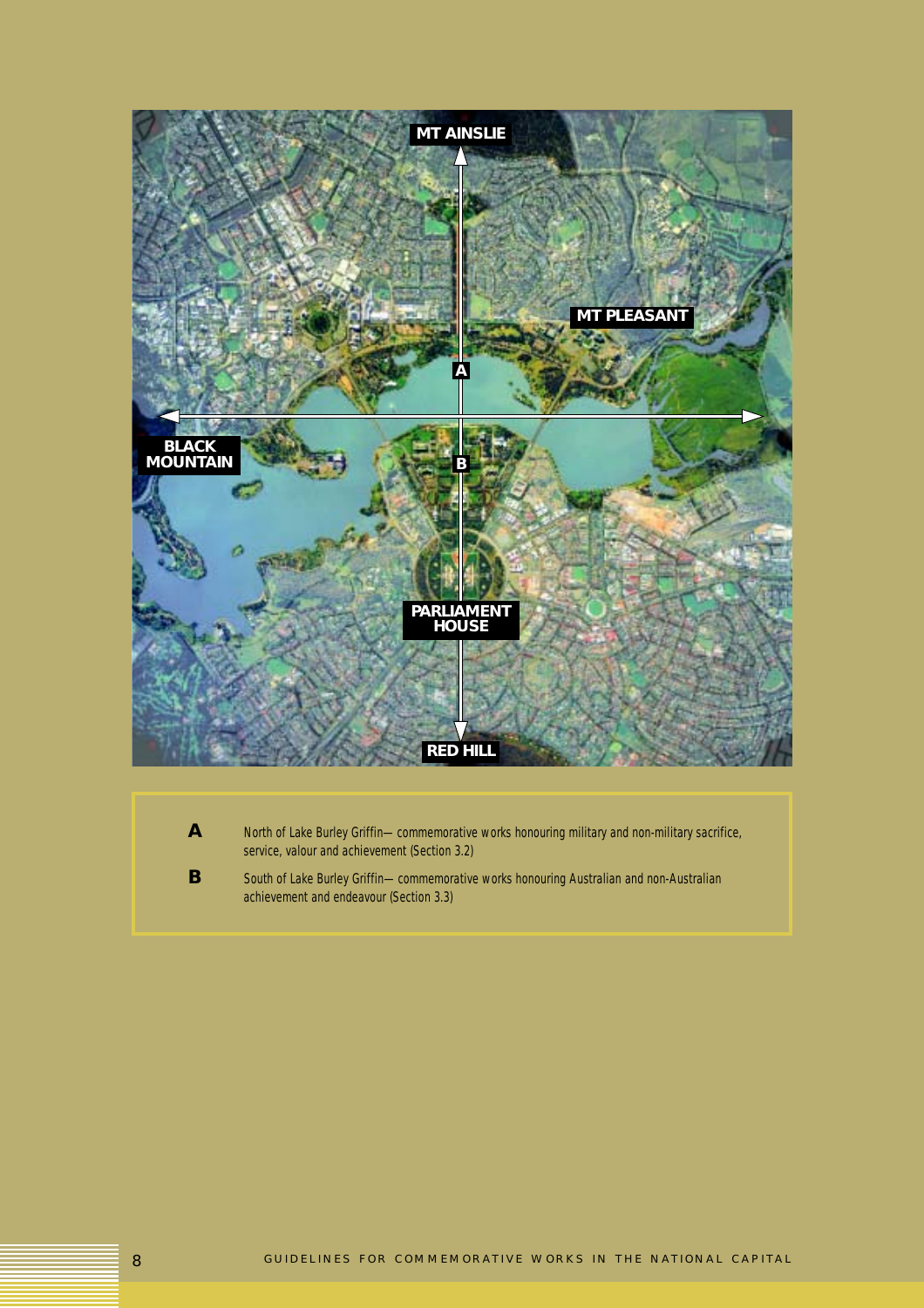## **Commemorative Sites**

## **3.1 Siting Classifications**

In order to provide a clear and defensible approach to the establishment of new commemorative sites in the National Capital, the *Guidelines* develop a spatial framework divided into *four* essential site classifications, and structured according to thematic clusters.

The *four* commemorative site classifications are:

- *i. sites that honour military sacrifice, service and valour*
- *ii. sites that honour non-military sacrifice, service and achievement*
- *iii. sites that honour Australian achievement and endeavour*
- *iv. sites that honour non-Australian achievement and endeavour, and Australia's international commitments*

The National Capital sites described in these *Guidelines* are all in the Central National Area. Generally, within the Central National Area:

- commemorative works *honouring military and non-military sacrifice, service, valour and achievement* are sited north of Lake Burley Griffin (see Section 3.2)
- commemorative works *honouring Australian and non-Australian achievement and endeavour* are sited south of the Lake (see Section 3.3)
- the mountains ('inner hills', as described in the National Capital Plan) forming the setting of the Central National Area will continue to provide vantage points of the National Capital, both north and south of Lake Burley Griffin





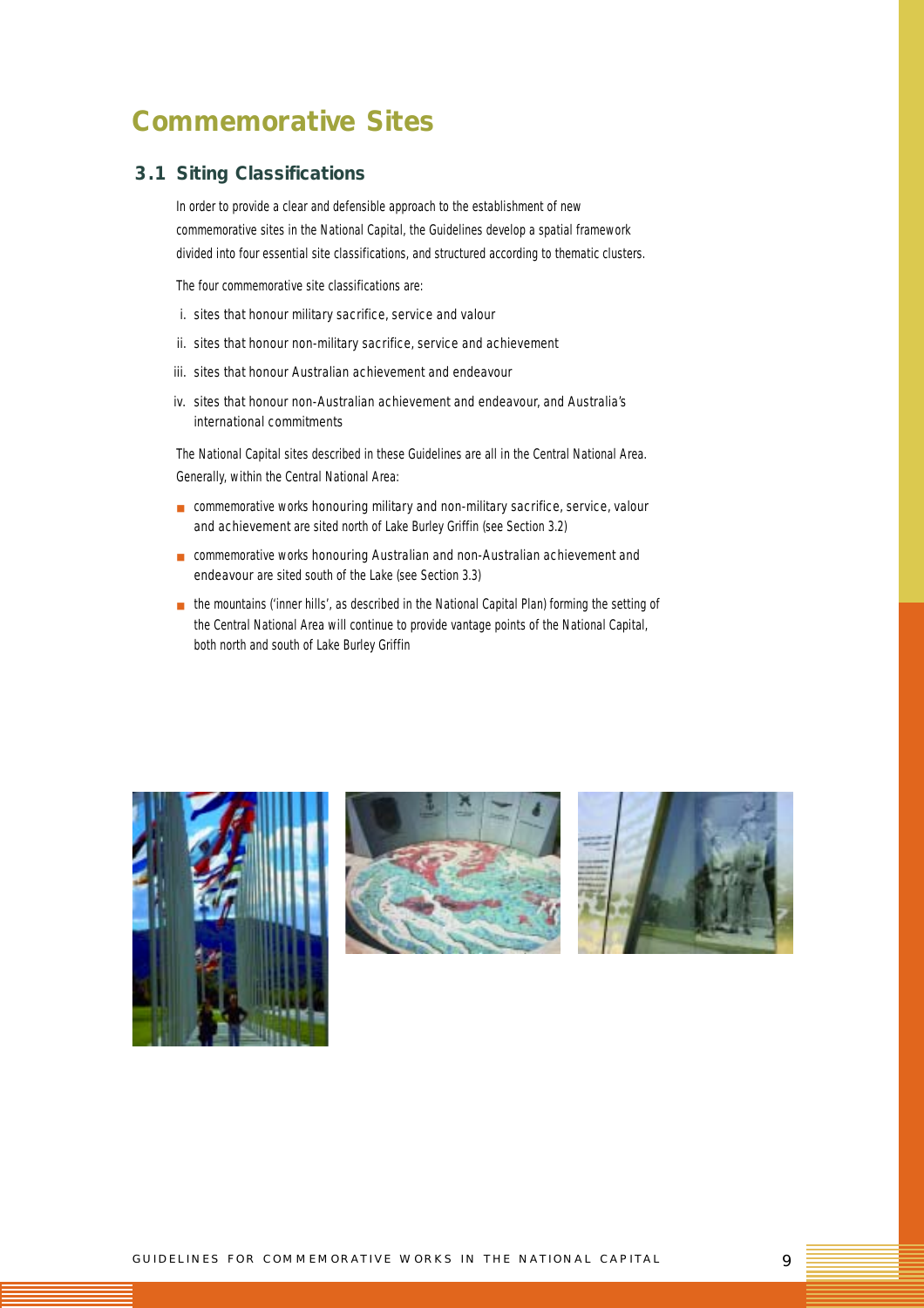#### Accordingly:

*Mt Ainslie—the Lookout provides a grand vista of the Central National Area along the Land Axis, as illustrated by Marion Mahony Griffin for Walter Burley Griffin's winning design entry in the 1912 international competition. Commemoration on Mt Ainslie should celebrate the foremost designers of the capital and other individuals involved in its planning and development.*

*Black Mountain—the Tower is a unique landmark in the National Capital. The Tower is already a focus of Australian achievement in telecommunications.*

*Red Hill—two plinths: one provides a unique perspective of Parliament House in its setting; the other provides compass directional views.*

*Mt Pleasant—the grave of Major-General Sir William Bridges.*

There are other sites that are sympathetic to major national commemoration. These include: Acton Peninsula (which accommodates the National Museum of Australia and the Australian Institute for Aboriginal and Torres Strait Islander Studies); the Australian National Botanic Gardens; the Australian National University; ScreenSound Australia (the National Film and Sound Archive); the CSIRO; and the Australian Institute of Sport. Commemoration at these sites should relate to the principal cultural objectives of these institutions. The mandatory and evaluation assessment criteria set out in these *Guidelines* should apply to these and similar sites.



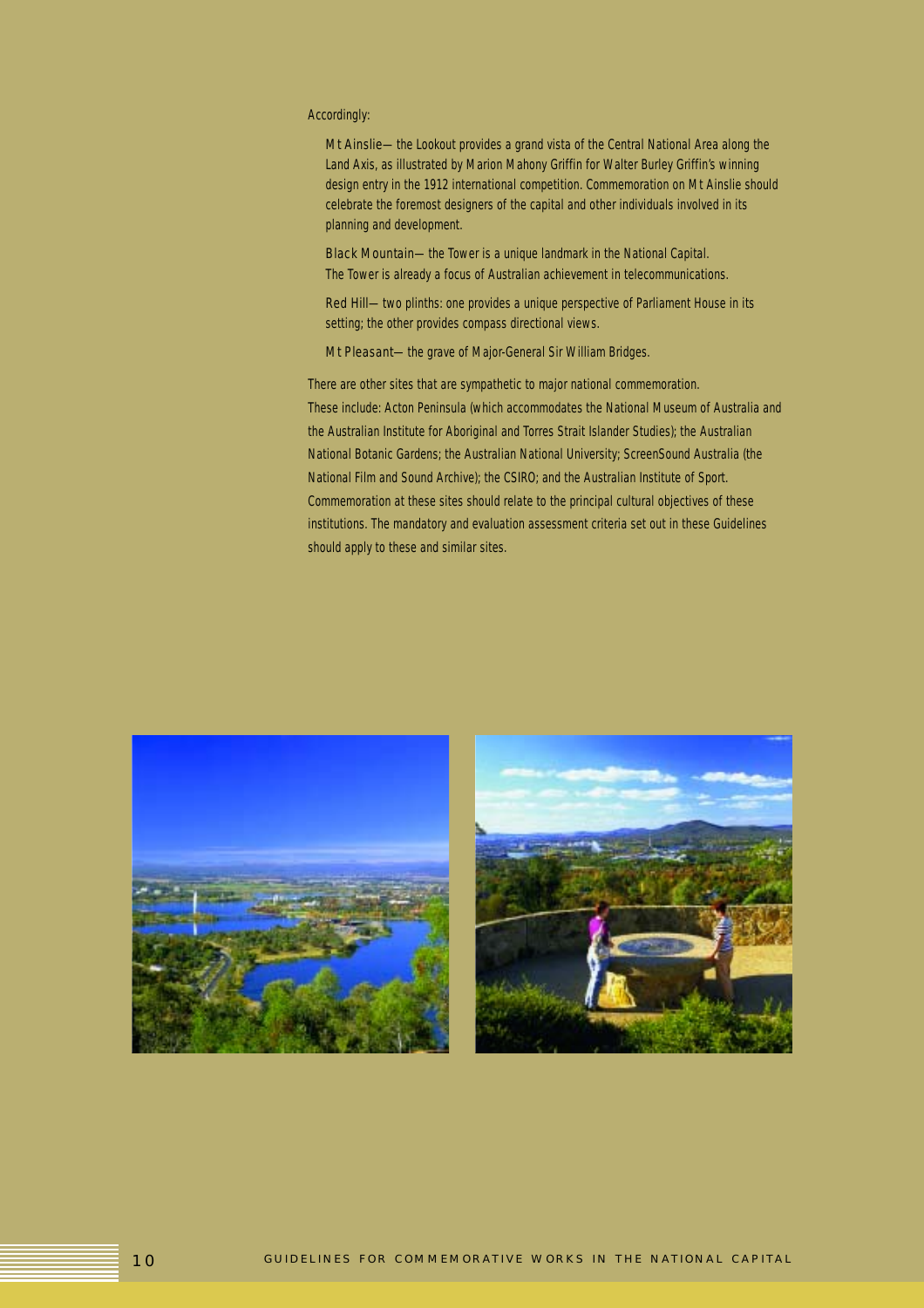









**democratic Contracts** c awareness<br>Socialitarianism<sup>ene</sup>neem Composition in ty *tolerance egalitarianism humour democratic principles civic awareness*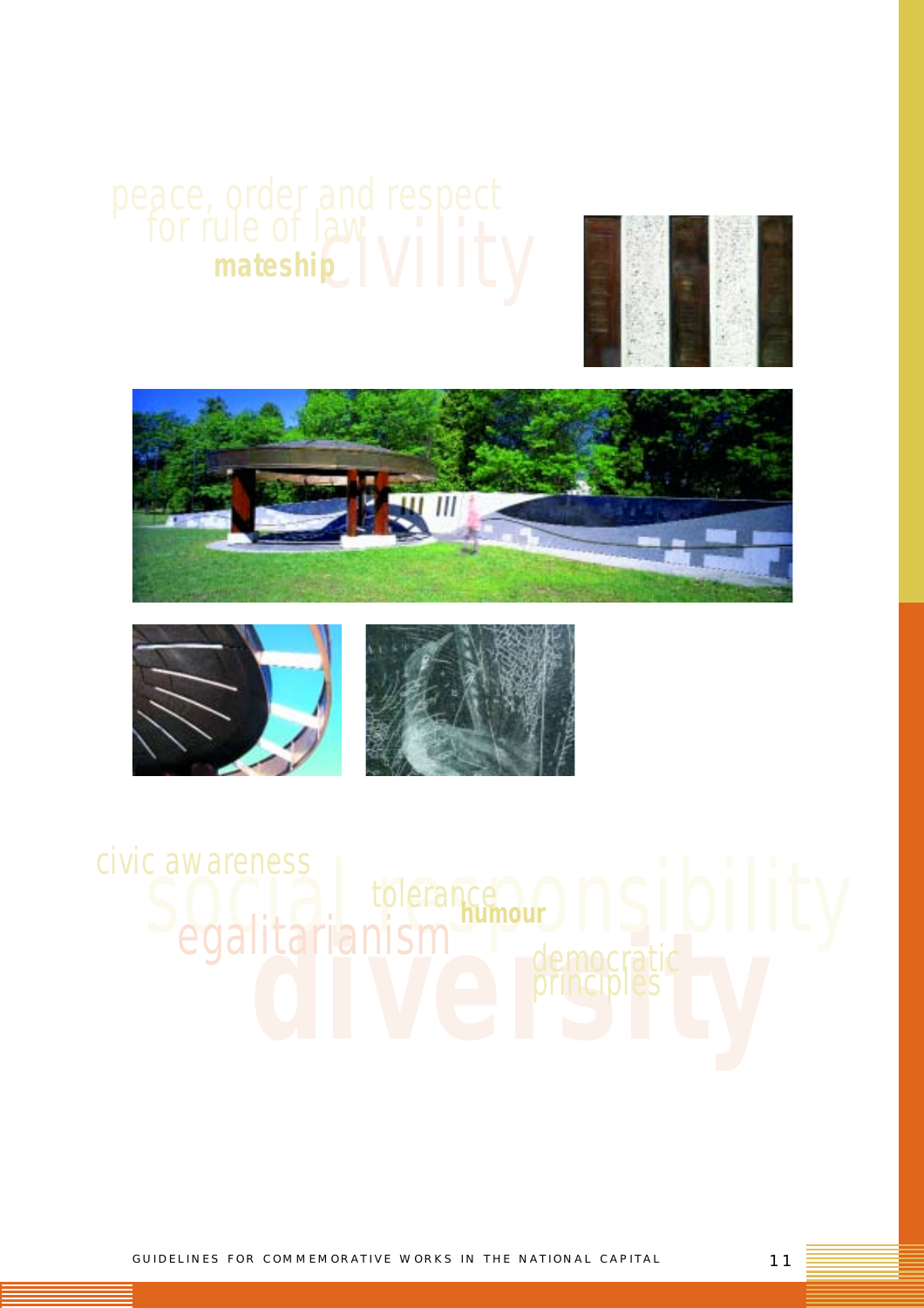

## Areas North of Lake Burley Griffin

Commemorative sites that honour military sacrifice, service and valour (Section 3.2.1)

- *1 Anzac Parade*
- *2 Australian War Memorial*
- *3 Russell Precinct*
- *4 Australian Defence Force Academy*
- *5 Royal Military College, Duntroon*

Commemorative sites that honour non-military sacrifice, service and achievement (Section 3.2.2)

- *6 Kings Park*
- *7 Section 5, Campbell, cnr Constitution Avenue and Anzac Park*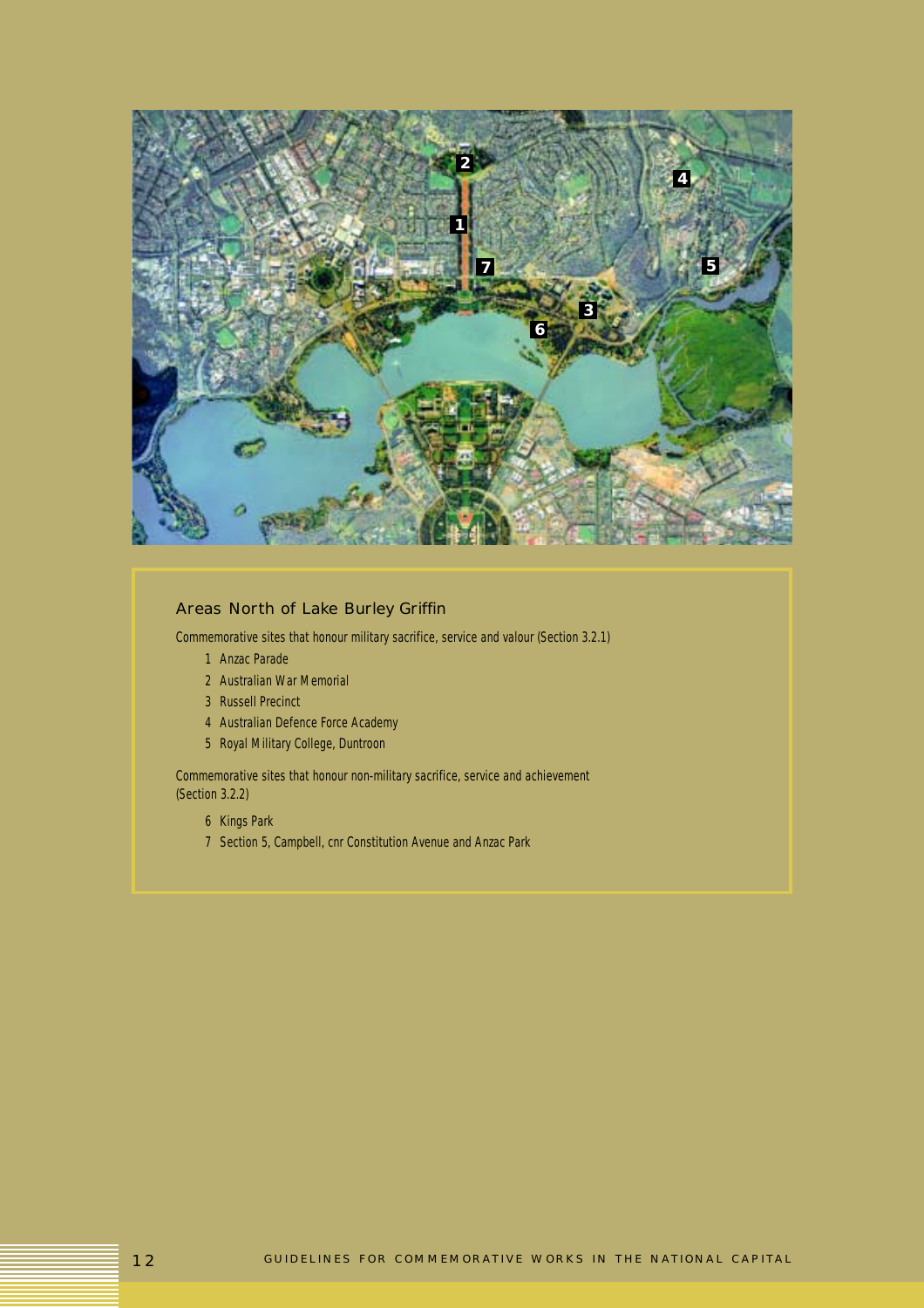

## **3.2 Siting Areas North of Lake Burley Griffin**

3.2.1 Commemorative sites that honour military sacrifice, service and valour include:

#### *Anzac Parade*

Memorials that commemorate Australian Defence Force service in all wars or warlike operations.

#### *Australian War Memorial*

Commemoration related to the service and sacrifice of Australians in war, in war-like operations, or in peace-keeping.

#### *Russell Precinct*

Commemoration related to the contribution of defence personnel (individual or collective), to unique military operations or to international defence treaties and alliances.

#### *Australian Defence Force Academy and the Royal Military College, Duntroon*

Commemoration honouring graduates, staff or those who have played a significant role in the development of the institution, in defence education and training, or in theatres of war.

#### 3.2.2 Commemorative sites that honour non-military sacrifice, service and achievement include:

#### *Kings Park*

Commemoration of non-military war efforts including the role of Australians in the United Nations and similar roles, such as peace-keeping. Sites adjacent to the Rond Terraces serve as a transition from Anzac Parade and should be reserved for commemoration of non-military sacrifice, service and achievement in Australia, in times of peace.

*Section 5, Campbell, cnr Constitution Avenue and Anzac Park* A remembrance park to the 'fallen' and leaders of the nation during times of war.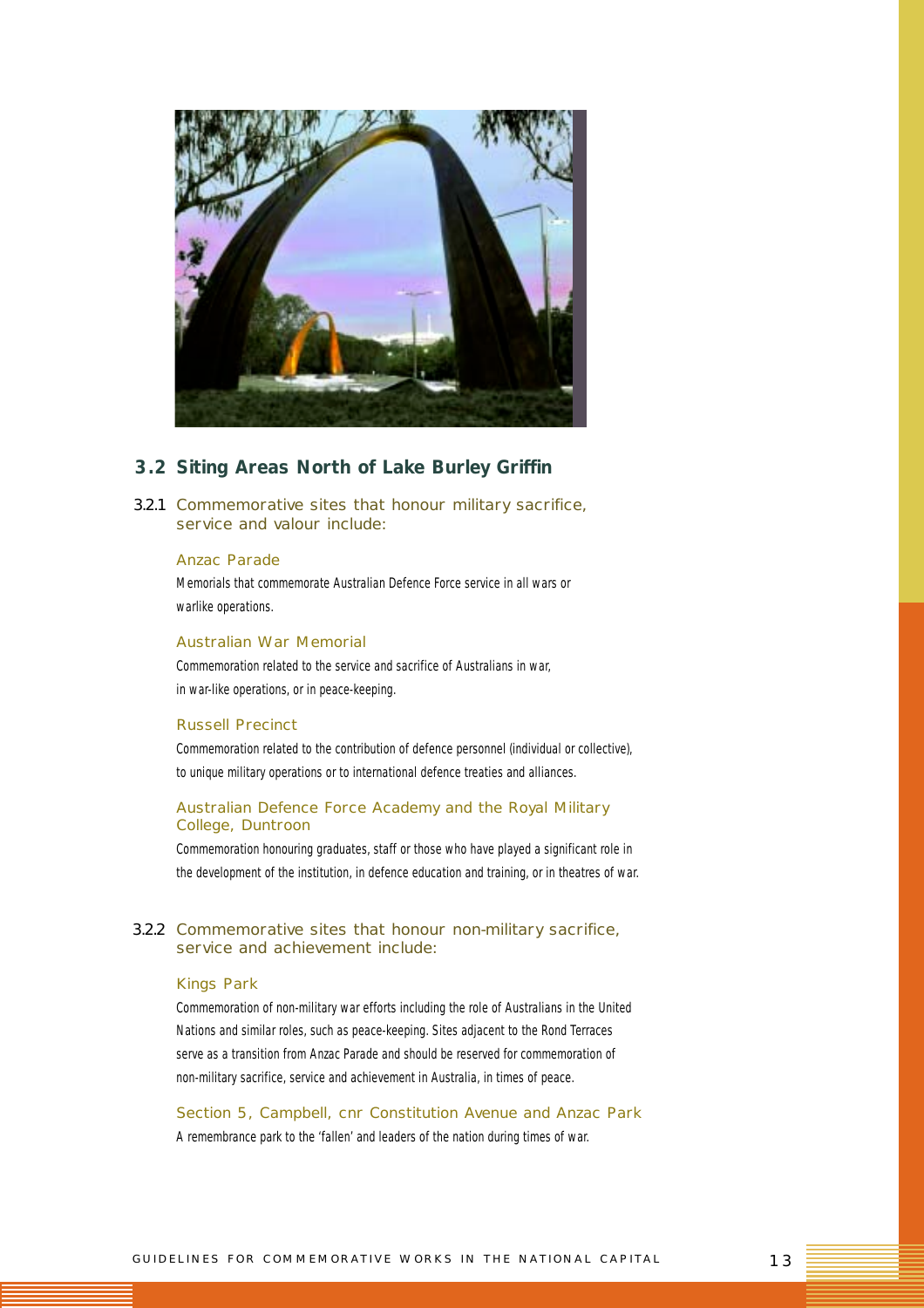

#### Areas South of Lake Burley Griffin (including the Parliamentary Zone)

Commemorative sites that honour Australian achievement and endeavour (Section 3.3.1)

#### Parliamentary Zone:

- *9 'Parliamentary Executive' campus*
- *10 'Humanities and Science' campus*
- *11 'Arts and Civic' campus*
- *12 'Treasury' campus, 'John Gorton' campus*
- *13 Commonwealth Place*
- *14 Reconciliation Place*

#### Other:

*15 Windsor Walk*

Commemorative sites that honour non-Australian achievement and endeavour, and Australia's international commitments (Section 3.3.2)

- *16 Peace Park*
- *17 Diplomatic Precincts*
- *18 Commonwealth Park*
- *19 Lennox Gardens*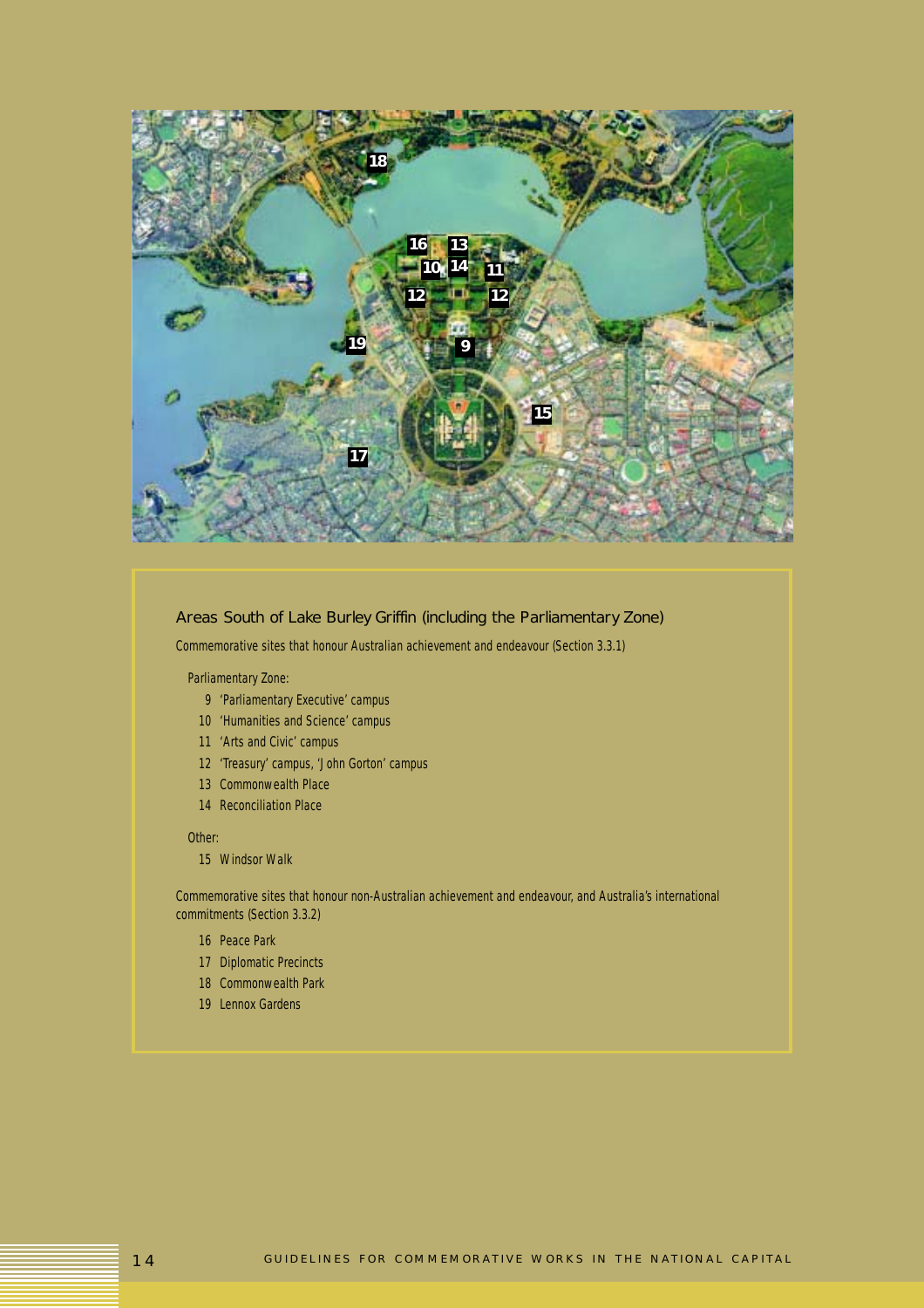## **3.3 Siting Areas South of Lake Burley Griffin (including Parliamentary Zone)**

3.3.1 Commemorative sites that honour Australian achievement and endeavour include:

#### *The Parliamentary Zone*

*The Parliamentary Zone will be given meaning as: 'The place of the people, accessible to all Australians so that they can more fully understand and appreciate the collective experience and rich diversity of this country'. (Parliamentary Zone Review, 2000)*

The Parliamentary Zone is structured around a cluster of campuses and significant sites. Six emerge as central to the siting of commemorative works:

- i. 'Parliamentary Executive' campus, centred on Old Parliament House
- ii. 'Humanities and Science' campus around the National Library of Australia and the National Science and Technology Centre
- iii. 'Arts and Civic' campus around the National Gallery of Australia and the High Court of Australia
- iv. 'John Gorton'/'Treasury' campuses around the John Gorton (Administration) and Treasury buildings
- v. Commonwealth Place
- vi. Reconciliation Place

The campuses—enhanced by Commonwealth Place and Reconciliation Place—form the core of a thematic logic for the siting of commemorative works in the Parliamentary Zone.

#### *i. 'Parliamentary Executive' campus*

■ State Circle and Intersections

*Commemoration of the role and distinctive character of each state and territory—and, when relevant, of particular regions within Australia.*

■ Federation Mall

*Commemoration of politicians, political history and achievement, post 1901. The area reflects the social and cultural achievements since Federation in 1901, including achievements by women, constitutional history of Old Parliament House (1927–88) and Parliament House (post 1988), republican history, labour relations, economic history, environmentalism and large-scale projects.*

■ King Edward Terrace to King George Terrace *Commemoration of major events in Australia's history, from 1788 to the onset of nationhood and Federation in 1901, particularly political history stretching from the succession of early colonial governors to the colonial premiers (1856–1901).*





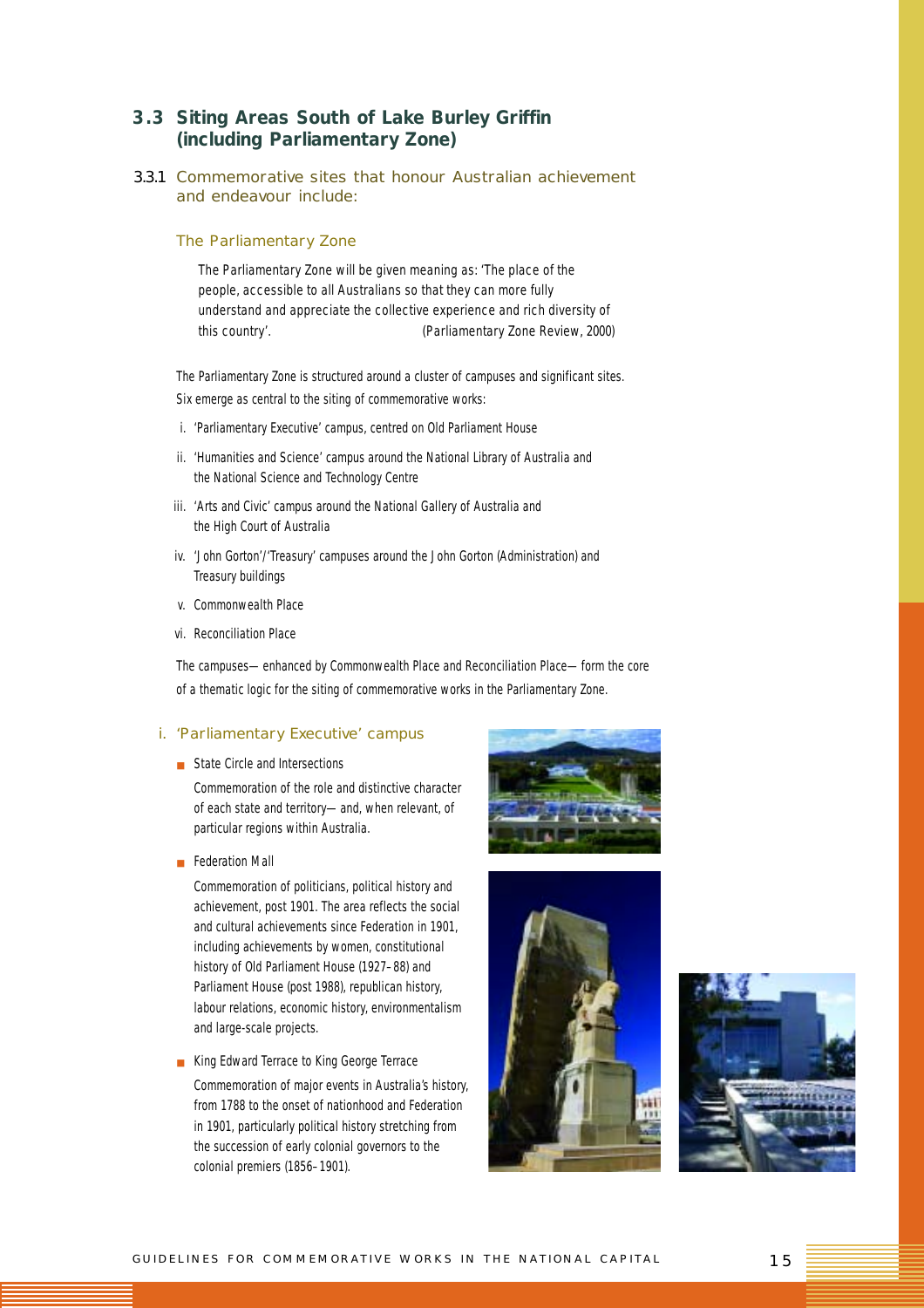■ Old Parliament House—Gardens and Surrounding Environs

*Commemoration of specific Federation history, individuals and individual achievement in the chronological period from August 1885 (Federal Council of Australasia Act) to May 1901 (opening of First Commonwealth Parliament, in Melbourne).*

■ Magna Carta Place

*Has commemorative feature. Design traces the history of Magna Carta and its relevance to the freedom and laws of Australia. No further commemorative activity anticipated on this site.*

■ Constitution Place

*Will have commemorative feature. Design will 'commemorate the Australian Constitution'. No further commemorative activity anticipated on this site.*

### *ii. 'Humanities and Science' campus*

Individuals commemorated might include: historians, compilers of encyclopaedias and dictionaries, philosophers, public intellectuals, educators and scientists (pure and applied).

#### *iii. 'Arts and Civic' campus*

Individuals commemorated might include: visual artists, architects/designers, photographers, Chiefs Justice and Justices of High Court, significant legislation and justice issues.

#### *iv. 'John Gorton'/'Treasury' campuses*

Commemoration of those individuals and organisations responsible for outstanding public service.

#### *v. Commonwealth Place*

*The Commonwealth Place initiative, the heart of the place of the people, responds to [the] continuing pressing need for a major public place at the centre of the Parliamentary Zone … Commonwealth Place will provide a natural forum for rallies, concerts, gatherings, ceremonies, markets, displays and exhibitions. (Parliamentary Zone Review, 2000)*

Within Commonwealth Place, the nation will recognise its most significant nation-creators and nation-definers, those Australians who have distinguished themselves in all areas of endeavour. This will be done through exhibitions, events and installations, rather than memorials.

#### *vi. Reconciliation Place*

The journey towards reconciliation will be told along the full length of this promenade. Public artworks will project a range of experiences reflecting Australia's path to reconciliation and a shared future. Reconciliation Place is not intended for memorials.

#### *Windsor Walk, Barton*

Commemoration of recipients of the Order of Australia.

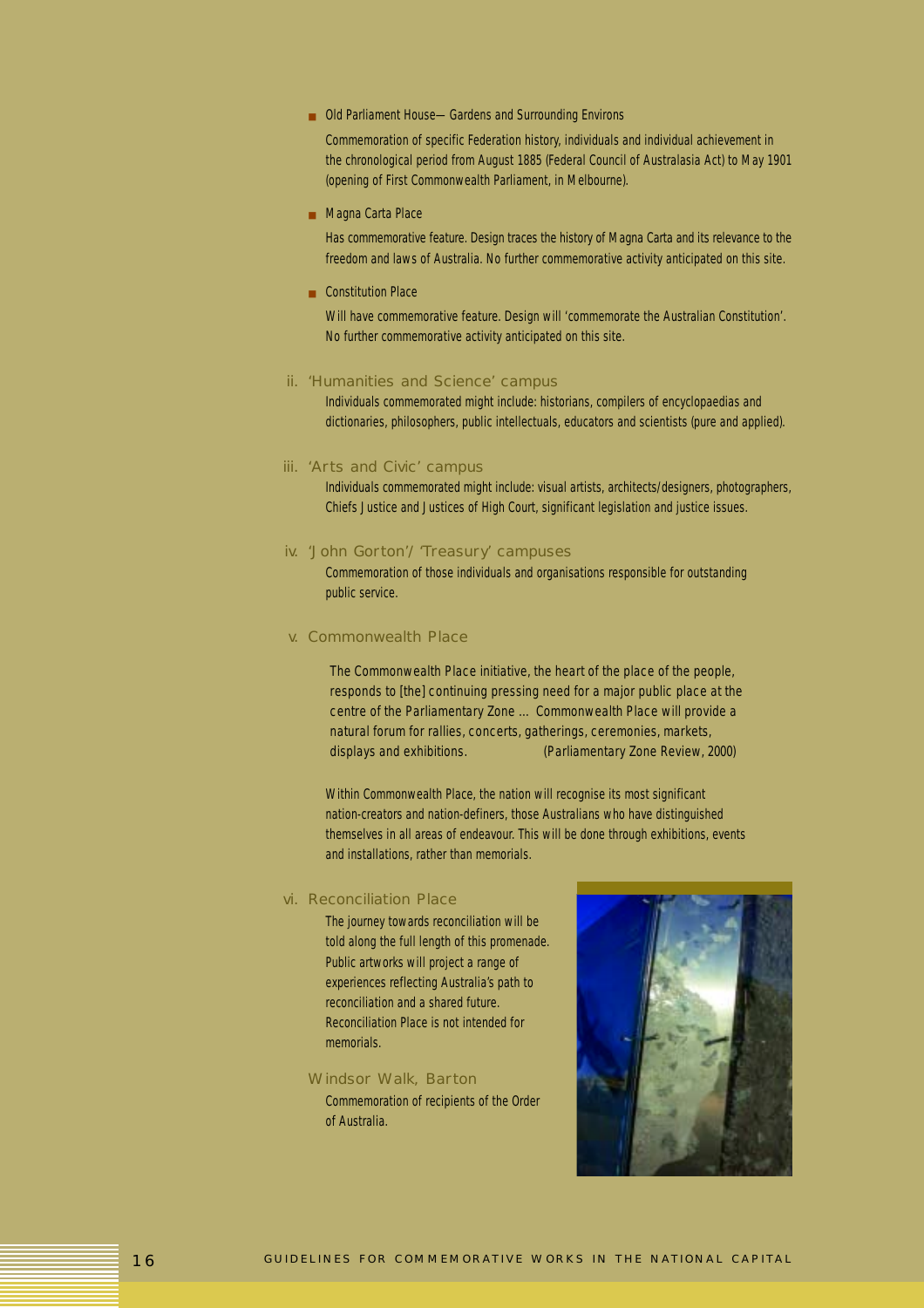3.3.2 Commemorative sites that honour non-Australian achievement and endeavour, and Australia's international commitments, include:

## *Peace Park*

Commemoration of Australia's commitment to peace.

#### *Diplomatic Precincts*

Commemoration of individuals associated with specific missions. Such commemoration will normally be limited to the leased sites of the missions.

#### *Lennox Gardens*

Commemoration of sister-city relationships of the city of Canberra.

## *Commonwealth Park\**

Plantings to reflect Australia's membership of and activity within the international community.

\* Commonwealth Park, though sited north of Lake Burley Griffin, has a long history of commemorative plantings and is, therefore, most appropriately included in this category.





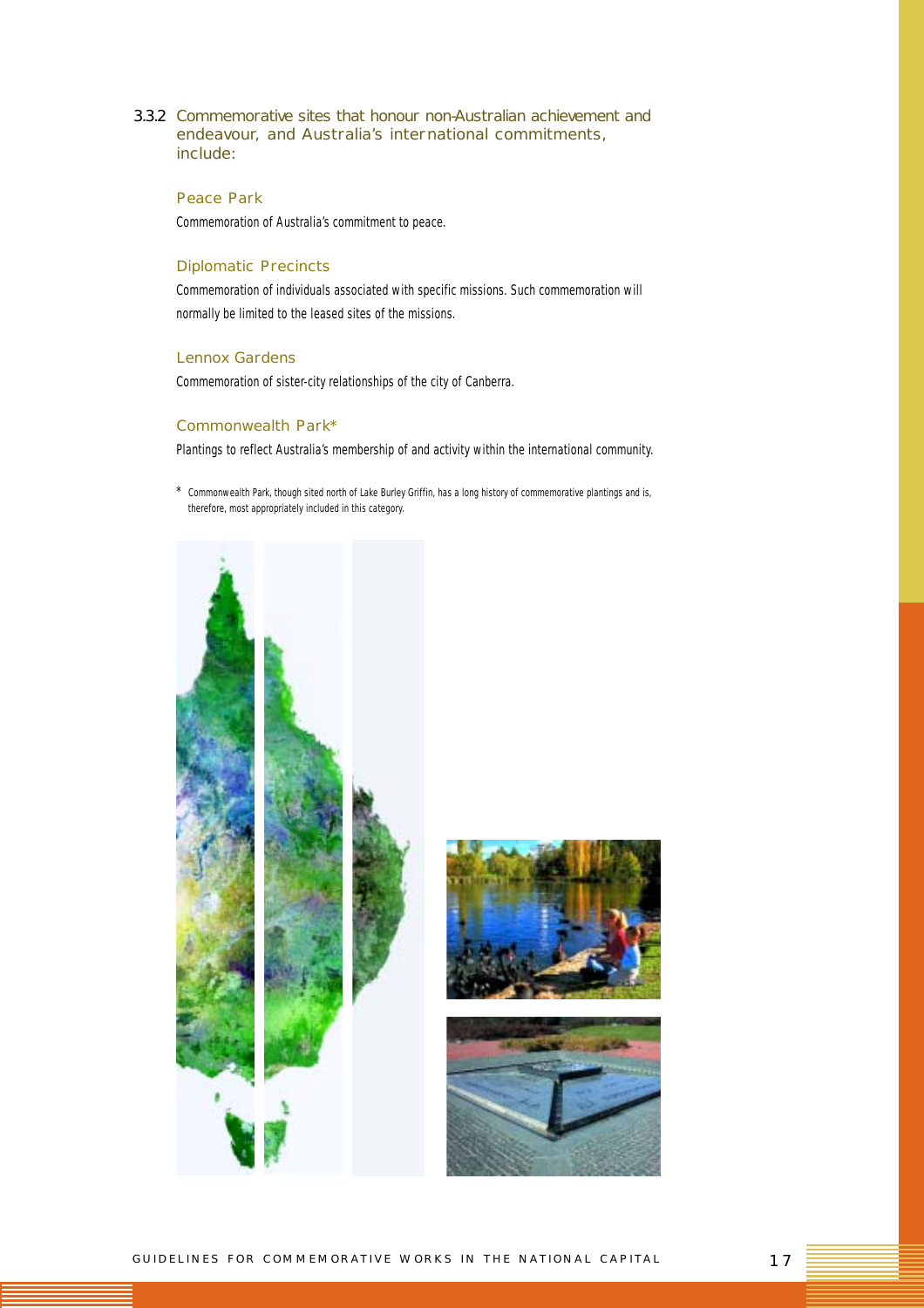

## **Appendix 1**

## **National Memorials Ordinance 1928**

The *National Memorials Ordinance 1928* provides for the location and character of National Memorials, and the naming of divisions of, and public places in, the Australian Capital Territory.

The Ordinance applies only to National Land in the Territory—that is, land currently being used by the Commonwealth or that is intended to be used by or on behalf of the Commonwealth.

The Ordinance establishes the Canberra National Memorials Committee. The Committee consists of: the Prime Minister as Chair of the Committee, the Minister responsible for the Ordinance (currently the Minister for Regional Services, Territories and Local Government), the Leader of the Government in the Senate, the Leader of the Opposition in the Senate, the Leader of the Opposition in the House of Representatives, the Secretary of the Department (currently Transport and Regional Services), an officer appointed by the Minister (currently the Chief Executive of the National Capital Authority), and two other members to be appointed by the Governor-General from amongst residents in the Australian Capital Territory (these positions are not currently filled).

The Minister considers all matters referred to him regarding the naming of divisions of the Territory or the location or character of national memorials in the Territory and seeks the support of the Committee. The Committee may approve the proposal, recommend alterations, reject the proposal or return it for further consideration.

In determining the name of a division, the Minister has regard to the names of people who have made notable contributions to the existence of Australia as a nation. Every determination made by the Minister about the naming of a division of the Territory is published in the Commonwealth Gazette. Either House of the Parliament may disallow the Minister's determination. If the determination is not disallowed, it comes into effect 15 days after being laid before the Parliament.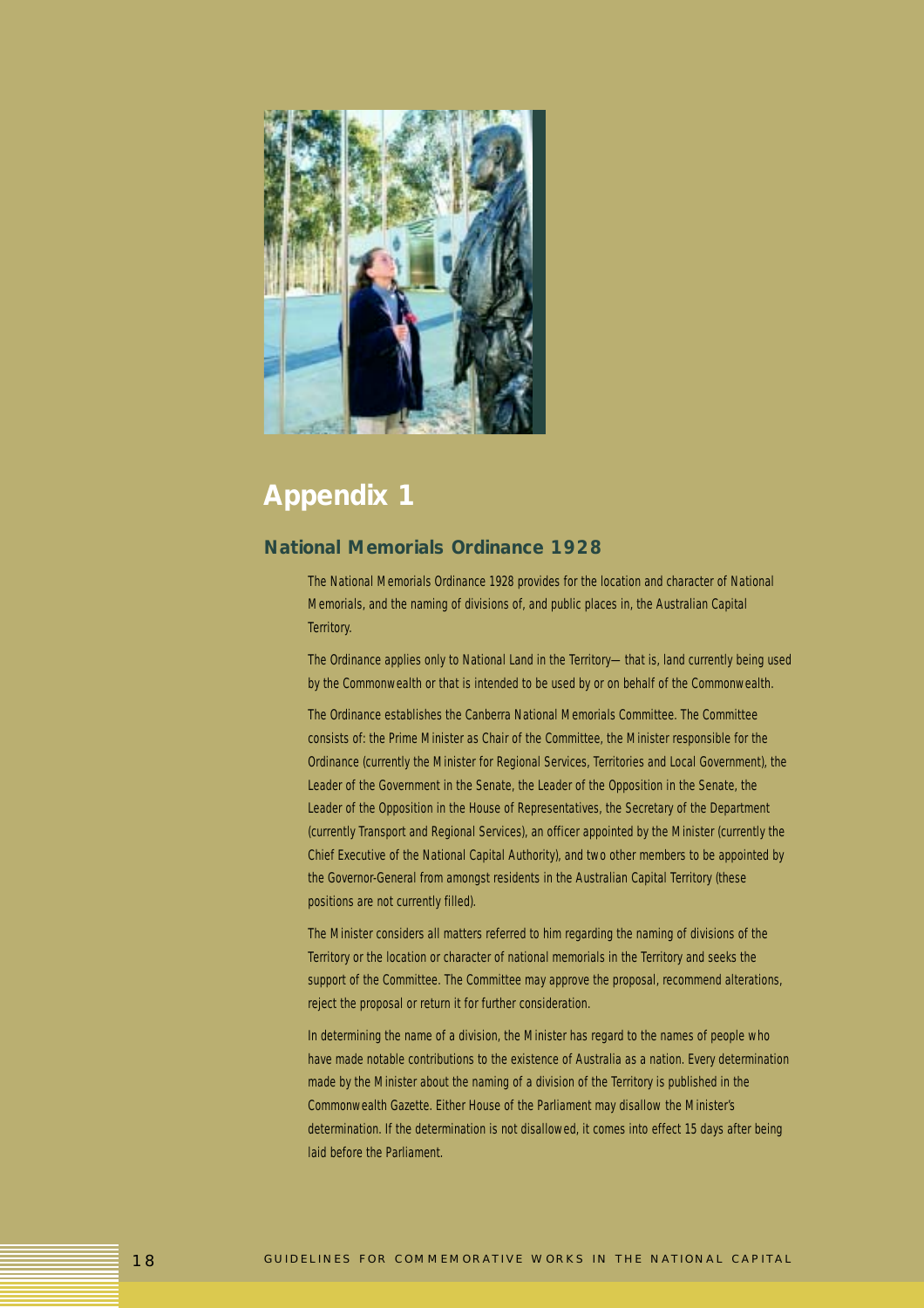#### According to:

- Section 8A(1) of the Ordinance, the Minister may determine the names of public places in the Territory. Public places include any avenue, road, street and place which the public are entitled to use, and any unleased lands belonging to the Commonwealth
- Section 8C(2) of the Ordinance, in making such a determination the Minister has regard to:
- *a. the names of persons famous in Australian exploration, navigation, pioneering, colonisation, administration, politics, education, science or letters;*
- *b. the names of persons who have made notable contributions to the existence of Australia as a nation;*
- *c. the names of Australian flora;*
- *d. the names of things characteristic of Australia or Australians; and*
- *e. the words of the aboriginal natives of Australia.*

Each determination on the naming of public places made by the Minister is published in the Gazette and comes into operation upon publication.

Within 21 days of publication, any person may object to the Minister's determination whereupon the objection is referred to the Committee. The Committee considers the objection and makes a determination confirming, revoking or varying the determination of the Minister. This determination is then published in the Gazette.





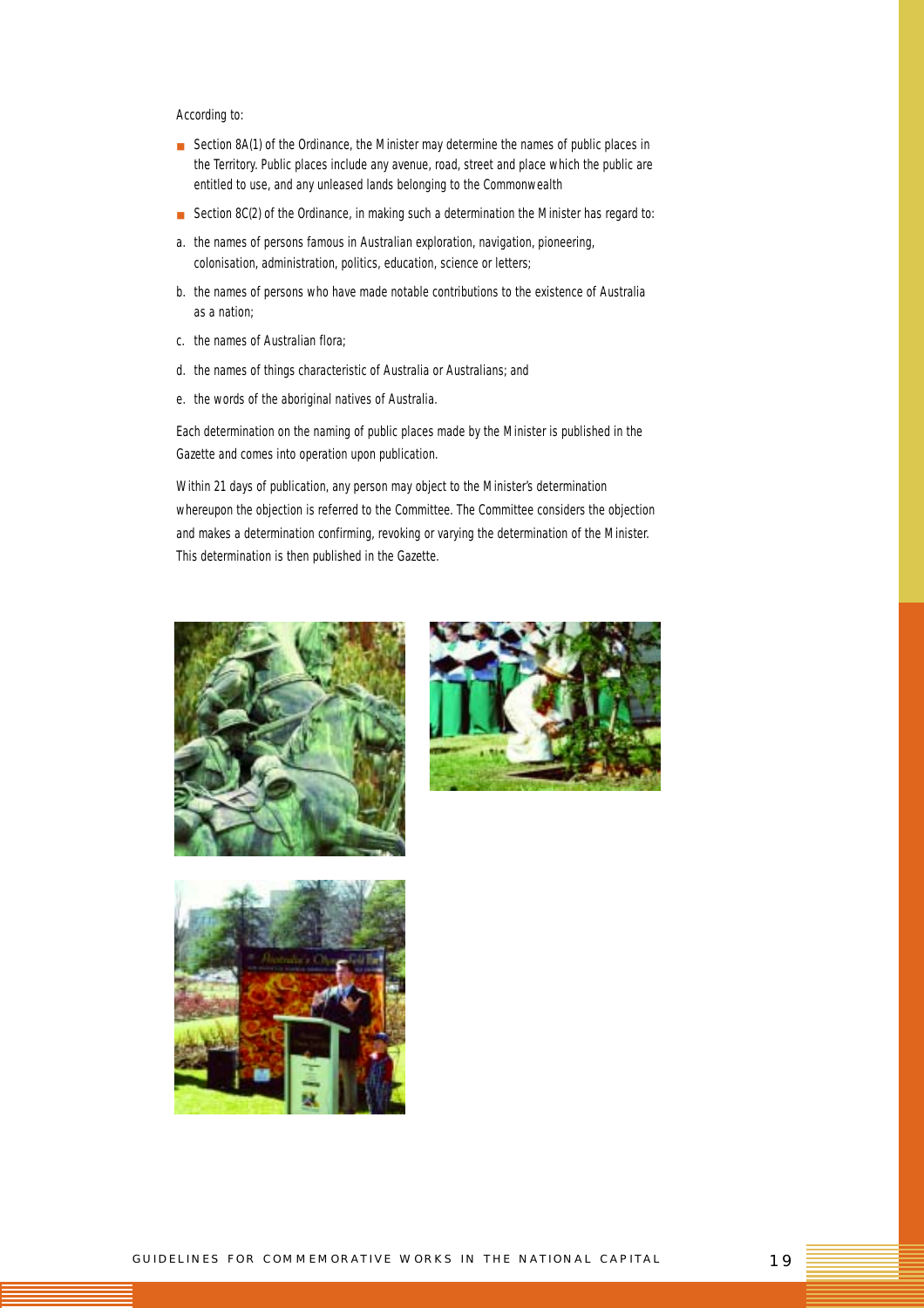# **Acknowledgements**

| <b>IMAGE</b>      | <b>AUTHOR (artist, sculptor)</b>                                                                                                                                                                                                                                                                                                                                                                           | <b>PHOTOGRAPHER</b> |
|-------------------|------------------------------------------------------------------------------------------------------------------------------------------------------------------------------------------------------------------------------------------------------------------------------------------------------------------------------------------------------------------------------------------------------------|---------------------|
| COVER-small pic 1 | <b>Reconciliation Place Artwork</b><br>Architect: Simon Kringas<br>Aboriginal Cultural Advisor: Sharon Payne<br>Exhibition Design: Liquid Design Delivery Team<br>Captain Reg Saunders (copyright Glenda Hume)<br>Sedo Gebade (copyright Australian War Memorial, Morotal 116709)<br>Nurse Oodgeroo Noonuccal Kath Walker (copyright Fyor Memorial Library UQFL84, Box 14)<br><b>Sunset by Marcus Bree</b> | <b>Cate Riley</b>   |
| small pic 2       | <b>Federation Centenary Fountains</b>                                                                                                                                                                                                                                                                                                                                                                      | Unknown             |
| small pic 3       | <b>International Flags</b><br>Design: National Capital Authority                                                                                                                                                                                                                                                                                                                                           | Unknown             |
| small pic 4       | <b>Foundation Stone</b>                                                                                                                                                                                                                                                                                                                                                                                    | Unknown             |
| main pic          | Speakers Square, Canada's Gift to Australia in honour of the<br><b>Centenary of Federation</b><br>Artist John McEwen<br><b>Commonwealth Place</b><br>Commonwealth Place was designed by Durbach Block Architects in association<br>with Sue Barnsley Design and is based on their competition-winning scheme.                                                                                              | <b>Rob Little</b>   |
| Inside cover      | Place of the People                                                                                                                                                                                                                                                                                                                                                                                        | John Gollings       |
| p. 2              | <b>Reconciliation Place Artwork</b><br>Architect: Simon Kringas<br>Aboriginal Cultural Advisor: Sharon Payne<br>Exhibition Design: Liquid Design Delivery Team<br>Text by Sharon Payne, 2001<br>Spirit Figures and thumb print by Karen Casey<br>River by Richard Woldendorp                                                                                                                               | <b>Cate Riley</b>   |
| p. 3              | <b>Anzac Parade</b>                                                                                                                                                                                                                                                                                                                                                                                        | Unknown             |
| p. 4              | Captain Cook Memorial jet and terrestrial globe<br>Artist: Walter Bunning<br>Installed 1970                                                                                                                                                                                                                                                                                                                | Unknown             |
| p. 5              | Canberra by night                                                                                                                                                                                                                                                                                                                                                                                          | Unknown             |
| p. 6: left        | Mosaic of Walter Burley Griffin's 1913 proposed plan of Canberra<br><b>Artist: David Humphries</b><br>Installed 2000                                                                                                                                                                                                                                                                                       | Unknown             |
| P. 6: right       | <b>Reconciliation Place</b><br>Architect: Simon Kringas<br>Aboriginal Cultural Advisor: Sharon Payne<br>Exhibition Design: Liquid Design Delivery Team                                                                                                                                                                                                                                                     | <b>Cate Riley</b>   |
| p.7               | The National Memorial to the Royal Australian Air Force<br>Sculptor: Inge King<br>Mural Artist: Robert Boynes<br>Design: National Capital Authority                                                                                                                                                                                                                                                        | <b>Cate Riley</b>   |
| p. 9: left        | <b>International Flags</b><br>Design: National Capital Authority                                                                                                                                                                                                                                                                                                                                           | Unknown             |
| p. 9: middle      | <b>Netherlands Memorial</b><br>Design: National Capital Authority<br>Mosaic Artist: David Humphries                                                                                                                                                                                                                                                                                                        | <b>Cate Riley</b>   |
| $p. 9:$ right     | <b>Reconciliation Place Artwork</b><br>Architect: Simon Kringas<br>Aboriginal Cultural Advisor: Sharon Payne<br>Exhibition Design: Liquid Design Delivery Team<br>Murray Island Plantiffs with Barrister Bryan Keon-Cohen<br>(copyright Trevor Graham)                                                                                                                                                     | <b>Cate Riley</b>   |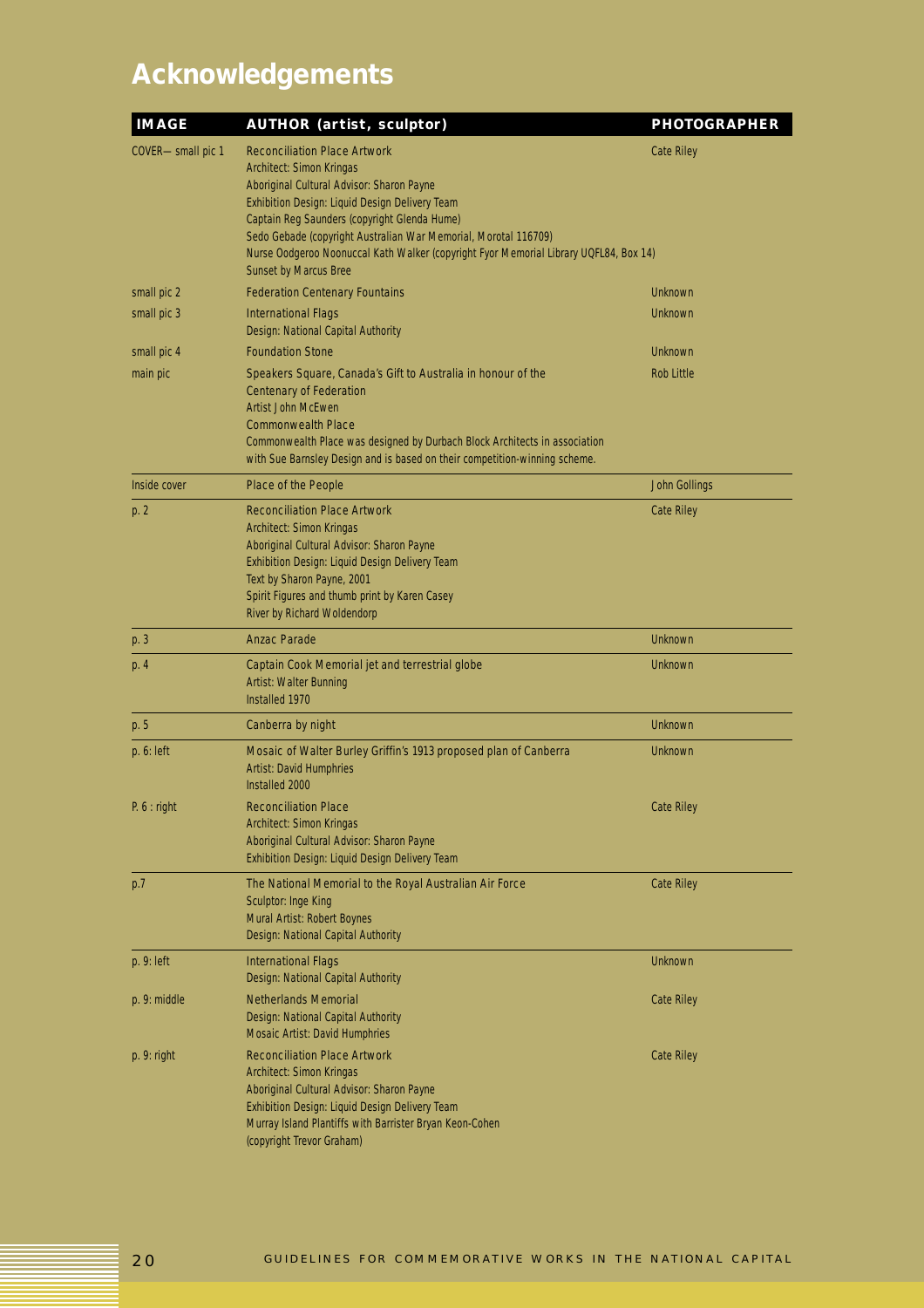| <b>IMAGE</b>                  | <b>AUTHOR (artist, sculptor)</b>                                                                                                                                                                                                                                                                                      | <b>PHOTOGRAPHER</b>                              |
|-------------------------------|-----------------------------------------------------------------------------------------------------------------------------------------------------------------------------------------------------------------------------------------------------------------------------------------------------------------------|--------------------------------------------------|
| p. 10: left<br>$p. 10:$ right | View from Black Mountain<br>View from Red Hill                                                                                                                                                                                                                                                                        | Unknown<br>Unknown                               |
| p. 11                         | Magna Carta Monument<br>Architects: AP Falconer Architecture<br>Mural Artists: Silvia Valez and Chris Meadham<br>Completed 26 September 2001                                                                                                                                                                          | Panorama: Andrew Hobbs<br>Small pics: Cate Riley |
| p. 13                         | <b>New Zealand Memorial</b><br>Artist: Kingsley Baird<br>Architects: Studio Pacific Architecture<br>Daisy Nadjungdanga<br>Alien Wihongi                                                                                                                                                                               | Unknown                                          |
| p. 15                         | Land Axis to Mt Ainslie                                                                                                                                                                                                                                                                                               | Unknown                                          |
|                               | King George V Memorial<br>Artist: G Rayner Hoff, installed 1953 resited 1968                                                                                                                                                                                                                                          | Unknown                                          |
|                               | Fountain and Cascade-High Court<br>Artist: Roger Woodward, installed 1980                                                                                                                                                                                                                                             | Cate Riley                                       |
| p. 16                         | <b>Reconciliation Place Artwork</b><br>Architect: Simon Kringas<br>Aboriginal Cultural Advisor: Sharon Payne<br>Exhibition Design: Liquid Design Delivery Team<br>Wedgetail Eagle by Brendan Tunks<br>Bogong moths by Marianne Walsh<br>Bogong moths by Jimmy Williams<br>Australia Landsat image by GEOIMAGE Pty Ltd | Cate Riley                                       |
| p. 17: left                   | Satellite Mosaic Installation<br>designed by Durbach Block Architects using Satellite imagery commissioned by<br>Australian Greenhouse Office produced by Geoscience Australia in association<br>with GEOIMAGE Pty Ltd.                                                                                               |                                                  |
| p. 17: right top              | <b>Commonweath Park</b>                                                                                                                                                                                                                                                                                               | Unknown                                          |
| p. 17: right bottom           | Peace Park<br>Design: Australian Construction Services                                                                                                                                                                                                                                                                | Cate Riley                                       |
| p 18.                         | Australian National Korean Memorial<br>ANKWM Design Group (Les Kossatz, Augustine, Dall'Ava, David Bullpit, Sand<br>Helse) in conjunction with architectural firm Daryl Jackson Pty Ltd                                                                                                                               | Unknown                                          |
| p. 19                         | Deserted Mounted Corps Memorial<br>Artist: Ray Ewers, installed 1967                                                                                                                                                                                                                                                  | Unknown                                          |
|                               | International Tree of Peace<br>planted at Peace Park, 12 March 2001                                                                                                                                                                                                                                                   | Ros Ransome                                      |
|                               | Australia's Olympic Gold Rose<br>planted in the National Rose Gardens 2000                                                                                                                                                                                                                                            | Liz Smith                                        |
| <b>Back Cover</b>             | Commemorative Oak Tree                                                                                                                                                                                                                                                                                                | Cate Riley                                       |
|                               | King George V Memorial<br>Artist: G Rayner Hoff, installed 1953 resited 1968                                                                                                                                                                                                                                          | Unknown                                          |
|                               | Australian National Korean Memorial<br>ANKWM Design Group (Les Kossatz, Augustine, Dall'Ava, David Bullpit, Sand<br>Helse) in conjunction with architectural firm Daryl Jackson Pty Ltd                                                                                                                               | Cate Riley                                       |
|                               | <b>Reconciliation Place Artwork</b><br>Architect: Simon Kringas<br>Aboriginal Cultural Advisor: Sharon Payne<br>Exhibition Design: Liquid Design Delivery Team<br>Bogong moths by Marianne Walsh<br>Bogong moths by Jimmy Williams                                                                                    | Cate Riley                                       |